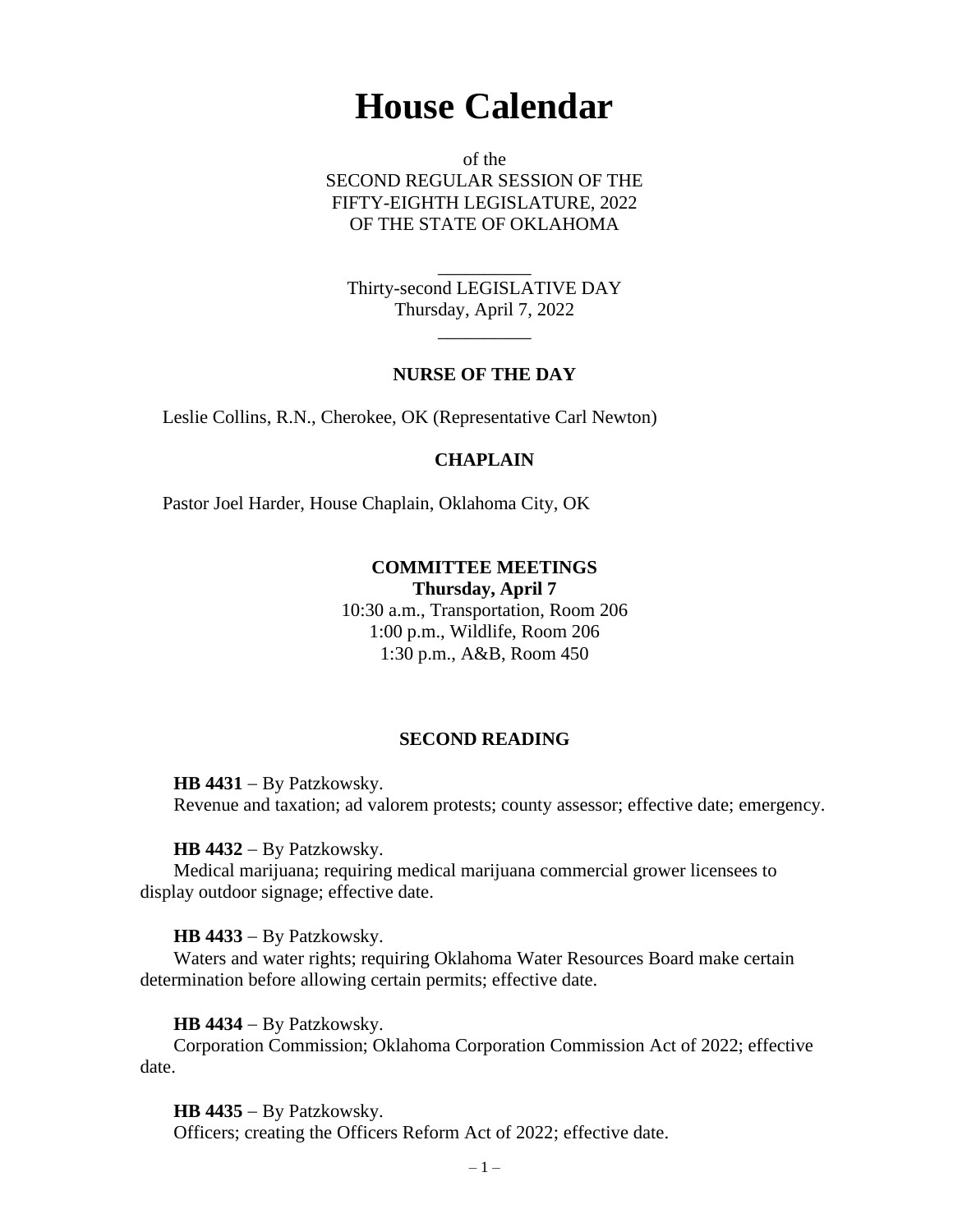**HB 4436** − By Patzkowsky.

Corporation Commission; Oklahoma Corporation Commission Act of 2022; effective date.

**HB 4437** − By Patzkowsky.

Corporation Commission; Oklahoma Corporation Commission Act of 2022; effective date.

**HB 4438** − By Patzkowsky.

Corporation Commission; Oklahoma Corporation Commission Act of 2022; effective date.

**HB 4439** − By Patzkowsky.

Corporation Commission; Oklahoma Corporation Commission Act of 2022; effective date.

**HB 4440** − By Patzkowsky. Transportation; creating the Transportation Reform Act; effective date.

**HB 4441** − By Patzkowsky. Agriculture; Oklahoma Agriculture Act of 2022; effective date.

**HB 4442** − By Patzkowsky. Eminent domain; Oklahoma Eminent Domain Act of 2022; effective date.

**HB 4443** − By Patzkowsky. Counties and county officers; Oklahoma Counties and County Officers Act of 2022; effective date.

**HB 4444** − By Patzkowsky. Cities and towns; Oklahoma Cities and Towns Act of 2022; effective date.

**HB 4445** − By Patzkowsky. Oil and gas; Oklahoma Oil and Gas Act of 2022; effective date.

**HB 4446** − By Patzkowsky.

Corporation Commission; Oklahoma Corporation Commission Act of 2022; effective date.

**HB 4447** − By Patzkowsky. Schools; creating the State Schools Act; effective date.

**HB 4448** − By Patzkowsky.

Waters and water rights; creating the Waters and Water Rights Modernization Act; effective date.

**HB 9999** − By .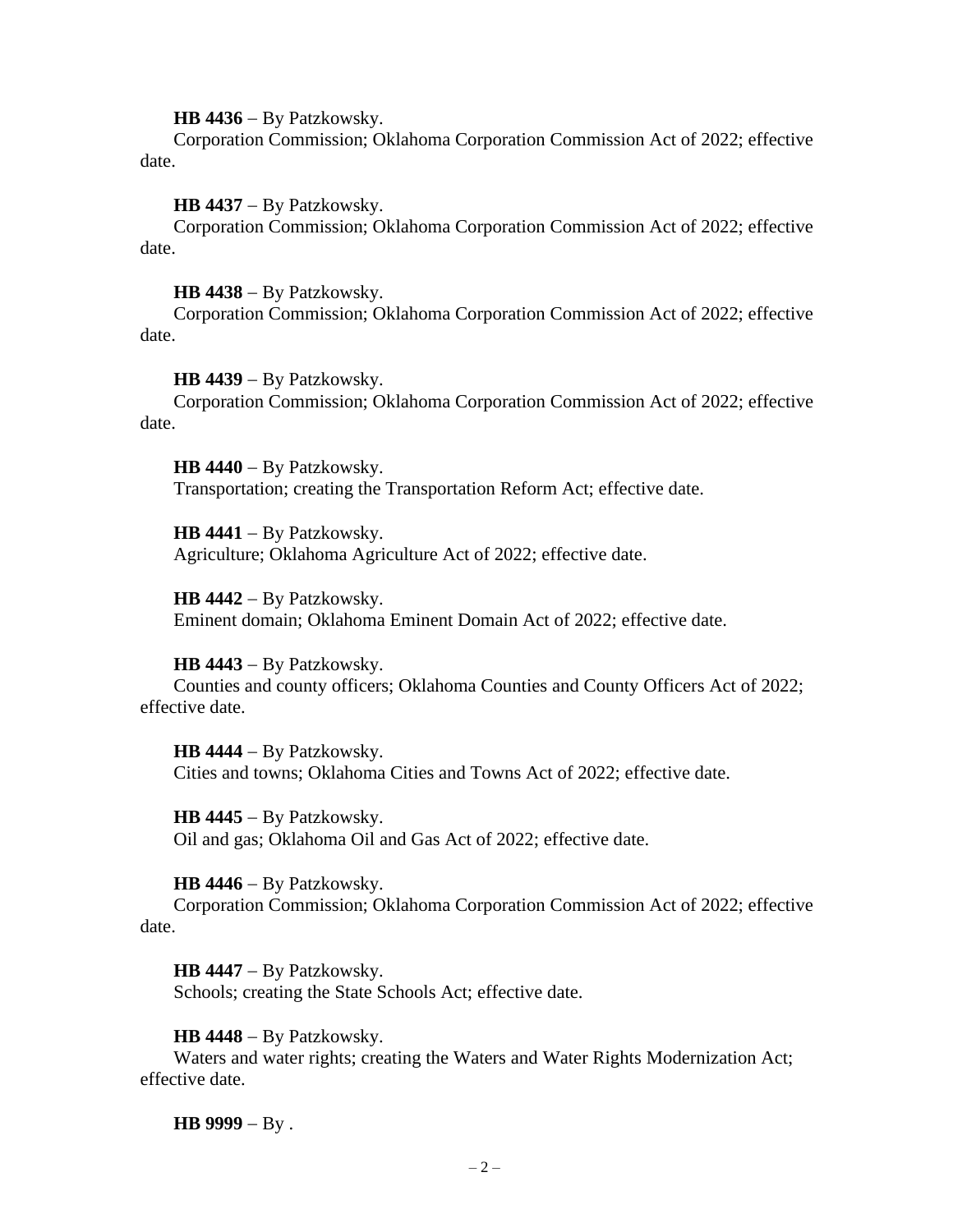**HJR 1045** − By McEntire.

Joint Resolution; privatized managed care organizations; state-based managed care system.

# **RESOLUTIONS FOR CONSIDERATION**

**HCR 1013** − By Steagall of the House and Dahm of the Senate. Concurrent resolution; communism; Cuba.

**HR 1043** − By Waldron. Resolution supporting Ukraine; recognizing Ukrainian sovereignty; and urging withdrawal of Russian forces.

**HR 1047** − By Roberts (Sean). Resolution; oil and gas industry; increasing oil and gas production.

**HR 1049** − By Bush. Resolution; ACEs and PACEs Awareness Day; April 7, 2022.

**HR 1050** − By Stark. National Donate Life Month; April.

**HR 1052** − By West (Tammy). Poetry Month; proclaiming April as National Poetry Month.

**HR 1054** − By Pae. Resolution; recognizing March 29, 2022 as Anti-Hunger Day in Oklahoma.

**HR 1055** − By Pae. Resolution; recognizing March 29, 2022 as Anti-Hunger Day in Oklahoma.

**SCR 19** − By Daniels. Concurrent resolution; establishing the Joint Rules for the Joint Committee on Administrative Rules; amending Joint Rules.

# **SENATE AMENDMENTS TO HOUSE BILLS**

**SAs** to **HB 1122** − By Phillips et. al. of the House and Leewright of the Senate. [Telecommunications; imposing maximum charges with respect to certain connections to utility poles; effective date.]

**SAs** to **HB 1647** − By Humphrey of the House and Bullard of the Senate. Criminal procedure; Pretrial Release Act; proceedings; services programs; effective date.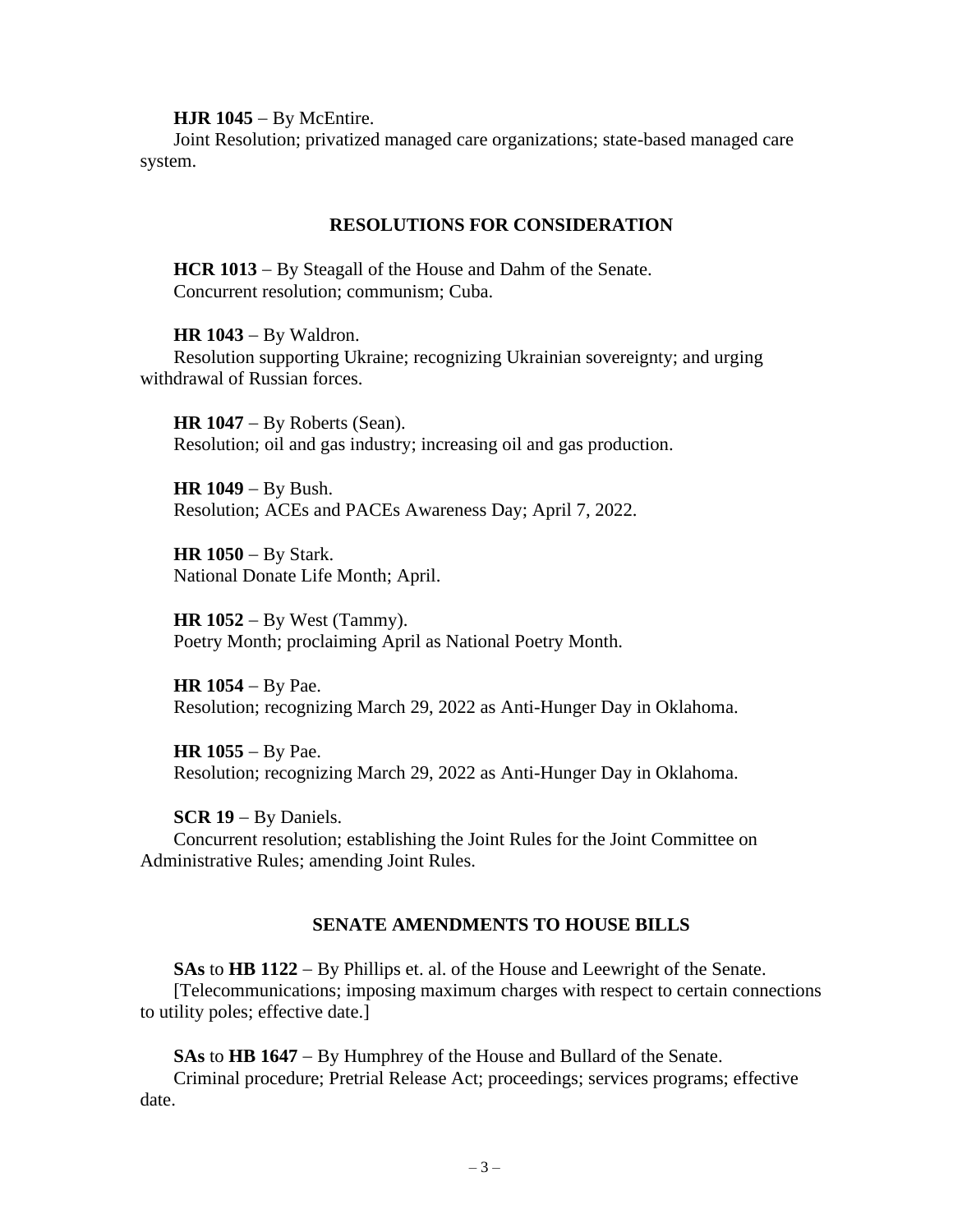**SAs** to **HB 1940** − By Hilbert of the House and Leewright of the Senate. Professions and occupations; prohibiting roofing contractor from waiving insurance deductible as advertisement or inducement for sale; effective date.

**SAs** to **HB 2542** − By Stinson et. al. of the House and Brooks of the Senate. [Attorneys; practice of law; procedure for motion to practice law in Oklahoma; reciprocal agreement; effective date.]

**SAs** to **HB 2693** − By Hasenbeck et. al. of the House and Pugh et. al. of the Senate. [Civics education; directing establishment of micro-credential program in civics; removing requirement for certain assessment; effective date; emergency.]

**SAs** to **HB 2776** − By Pfeiffer of the House and Montgomery et. al. of the Senate. [School funding; creating the Protecting Revenues for Oklahoma Teachers, Educators and Students (PROTEST) Fund; purpose; expenditures; effective date; emergency.]

## **THIRD READING**

**HB 1055** − By Randleman of the House and Stephens of the Senate. Definitions and general provisions; designating the Colonial Spanish Mustang/Heritage Horse of Oklahoma as the state horse; codification; effective date.

**HB 1888** − By Williams et. al. of the House and Bullard of the Senate.

State government; prohibiting certain entities from conducting gender or sexual diversity training or counseling; effective date.

## **GENERAL ORDER**

**HB 1005** − By Bush et. al. of the House and Montgomery of the Senate. Public health; Uniform Controlled Dangerous Substances Act; harm-reduction services; codification; emergency.

**HB 1011** − By Phillips et. al. Consumer protection; Digital Fair Repair Act; disclosure of information; effective date.

#### **HB 1020** − By Worthen.

Public lands; requiring notice to certain landowners when state school lands are recategorized; effective date.

**HB 1025** − By Worthen.

Criminal procedure; clarifying hearing procedures for returning property to lawful owners; effective date.

**HB 1048** − By Kerbs et. al.

Railroads; requiring certain railroads to have two crewmembers in control compartment of lead locomotive unit; making certain exceptions; effective date.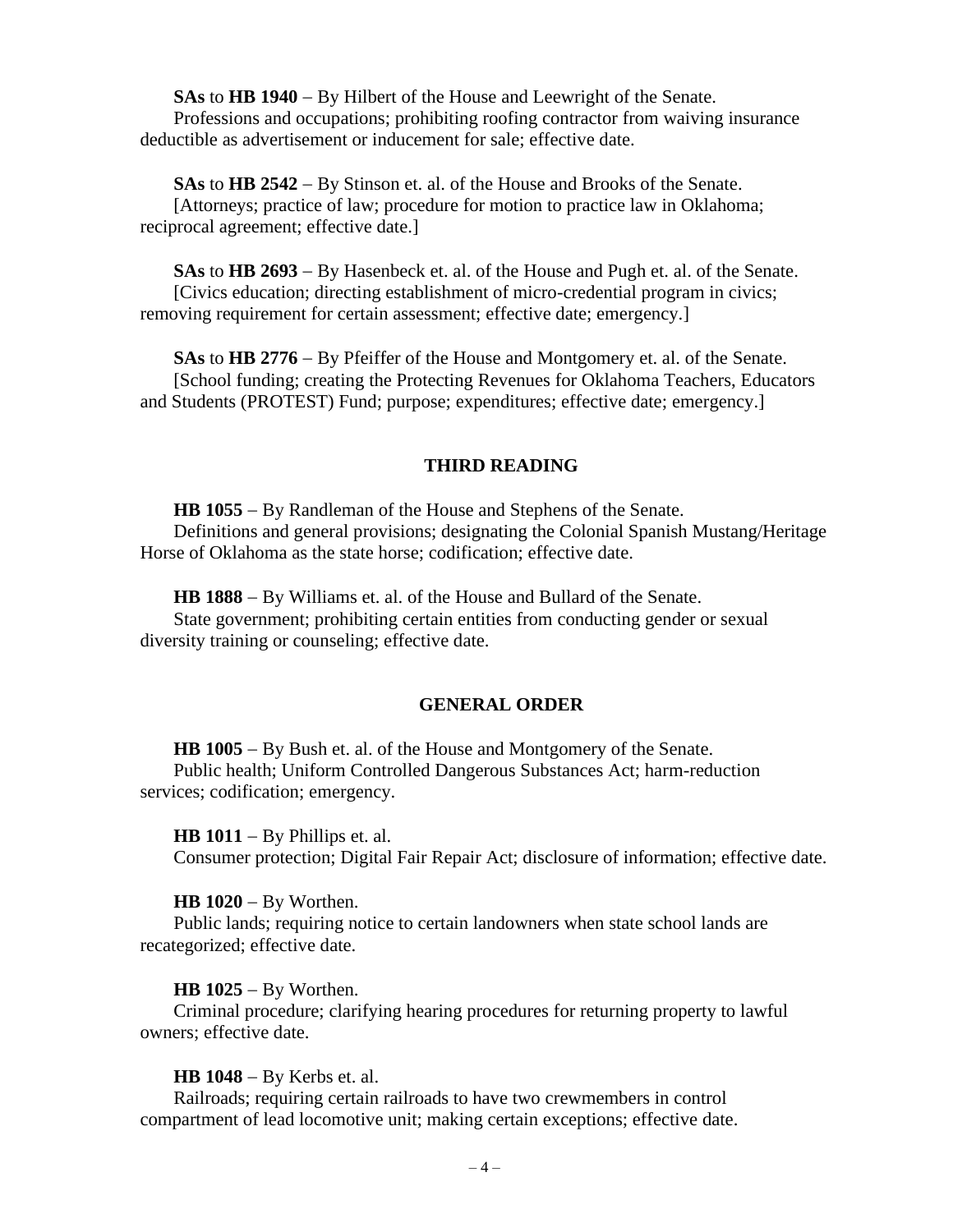#### **HB 1049** − By Kerbs et. al.

Motor vehicles; requiring the Department of Public Safety to provide internet services with adequate speed to motor license agents; effective date.

#### **HB 1056** − By Olsen et. al.

Crimes and punishments; prohibiting certain officials from restricting religious activities during a declared state of emergency; effective date.

#### **HB 1097** − By Strom of the House and Coleman of the Senate.

Alcoholic beverages; authorizing holders of multiple small brewer licenses to sell beer at multiple locations; effective date.

#### **HB 1115** − By West (Rick) et. al.

Criminal procedure; authorizing use of certain chemical treatment for offenders who commit sexually violent offenses; codification; effective date.

#### **HB 1117** − By West (Rick).

State government; exempting certain individuals from state park entrance fees; effective date.

#### **CS** for **HB 1126** − By Phillips.

Technology; requiring employers provide written notice to employees of electronic mail monitoring; requiring certain categories of monitoring be disclosed; effective date.

## **CS** for **HB 1128** − By Phillips.

State government; office of Attorney General; domestic violence; providing certain exemptions; effective date.

#### **HB 1141** − By Fetgatter.

Environment and natural resources; allowing a county or municipality to create a landfill utilization district; effective date.

#### **HB 1142** − By Fetgatter.

Agriculture; creating the Oklahoma Industrial Hemp Remediation Program; effective date.

# **CS** for **HB 1229** − By Smith of the House and McCortney of the Senate.

Professions and occupations; Funeral Services Licensing Act; definition; exception; effective date.

#### **HB 1238** − By McCall.

United States; creating the Federal Relations Act of 2021; effective date.

#### **HB 1239** − By McCall.

United States; creating the Federal Relations Act of 2021; effective date.

**CS** for **HB 1551** − By McDugle of the House and Jett of the Senate.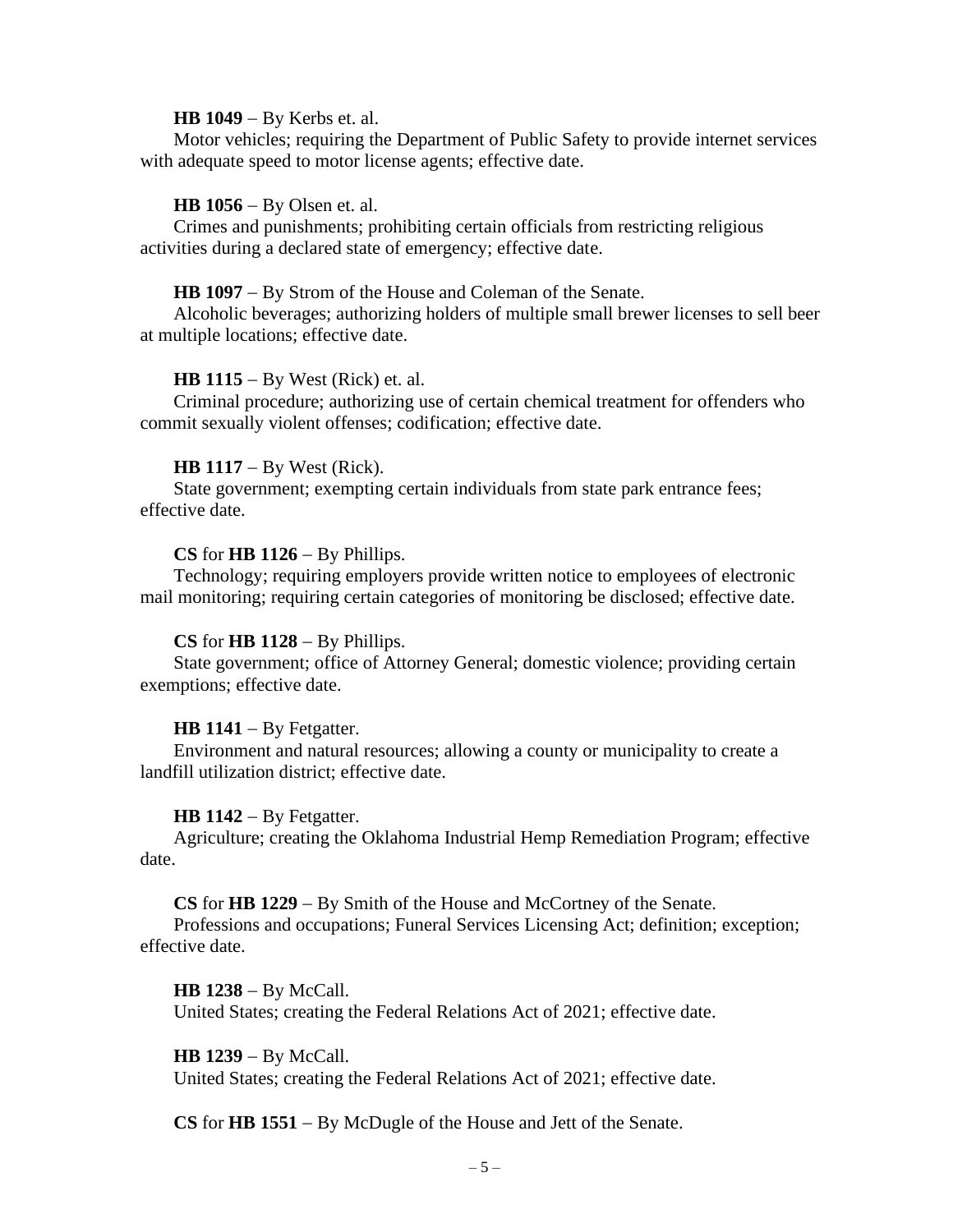Prisons and reformatories; directing the Pardon and Parole Board to establish a Conviction Integrity Review Unit; effective date.

**HB 1564** − By Gann et. al. of the House and Stephens et. al. of the Senate.

Landlord and tenant; delinquent rent; prohibiting discretion to extend terms of tenancy; authorizing late payment fee; providing for enforcement of act; effective date.

**HB 1580** − By Dollens et. al.

Animals; prohibiting persons from chaining or tethering a dog under certain circumstances; effective date.

**HB 1605** − By Walke. Probate; venue priority; effective date; emergency.

**HB 1619** − By Bennett.

Landlord and tenant; delinquent rent; rental agreement termination; timing requirements; effective date.

**HB 1627** − By Mize of the House and Montgomery of the Senate. Consumer protection; Online Marketplace Consumer Protection Act; Attorney General; effective date.

## **CS** for **HB 1636** − By Phillips.

Alcoholic beverages; mixed beverage, beer and wine, caterer, public or special event licensee; audit; effective date.

**HB 1637** − By Randleman et. al. of the House and Quinn of the Senate. Mental Health; Department of Mental Health and Substance Abuse Services; authority; requirement; definition; effective date.

**HB 1660** − By West (Kevin) et. al. of the House and Quinn of the Senate.

Daylight saving time; exempting Oklahoma from the federal daylight saving time provision; effective date.

**HB 1706** − By Talley et. al. of the House and Leewright of the Senate.

Transportation; stating legislative intent; requiring the Department of Transportation sign and send application requesting Historic Route 66 be declared a U.S. Bicycle Route by certain date; effective date.

**HB 1754** − By Hardin (David) of the House and Weaver of the Senate. Crimes and punishments; increasing penalties; effective date.

**CS** for **HB 1757** − By Ranson of the House and Dugger of the Senate. Criminal procedure; authorizing the arrest of persons under certain circumstances; effective date.

**HB 1787** − By Pae of the House and Coleman of the Senate.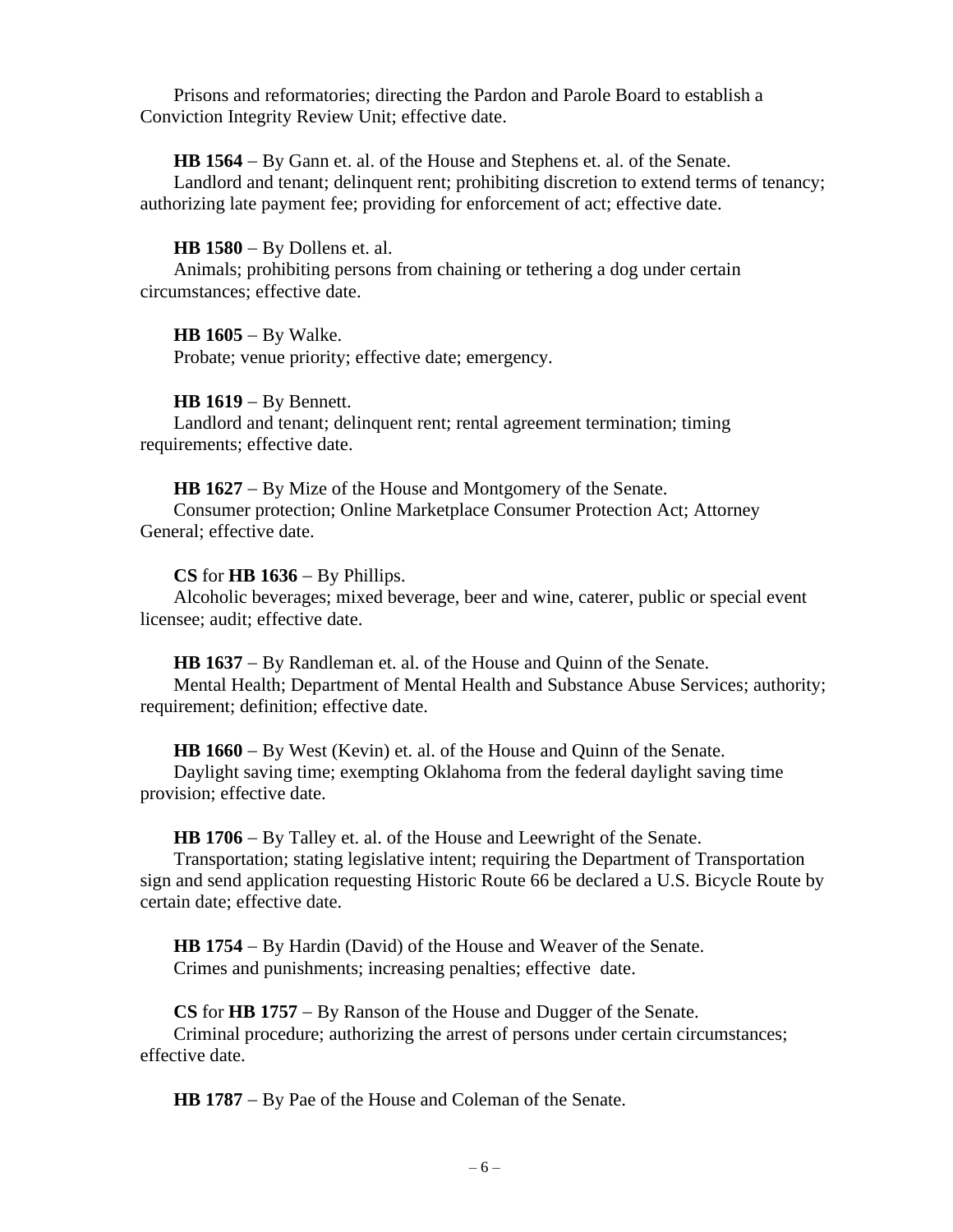State government; providing for rates of compensation for on-call state employees; repealer; effective date.

## **CS** for **HB 1790** − By Pae of the House and Brooks of the Senate.

Public health and safety; creating the Kasey Alert Act; Department of Public Safety; Commissioner of Public Safety; law enforcement; effective date.

## **CS** for **HB 1798** − By Miller.

Consumer protection; Network Company Services Act; Attorney General; consumer information; effective date.

**CS** for **HB 1833** − By McBride of the House and Daniels of the Senate. Nuisance; oil and gas activities; damages; effective date.

**HB 1835** − By Waldron. Professions; occupations; disciplinary action; effective date.

## **HB 1843** − By Fugate et. al.

Elections; authorizing absentee voter to cast provisional ballot; providing exceptions; effective date.

#### **CS** for **HB 1845** − By Fugate.

Motor vehicles; requiring lamp usage during conditions of inclement weather; effective date.

## **HB 1898** − By Roberts (Sean).

Firearms; deleting named act and adding statutory references; codification; effective date.

#### **HB 1908** − By Fetgatter.

Revenue and taxation; medical marijuana taxation; State Department of Health; Oklahoma Tax Commission; contract; tax collection; fee; effective date; emergency.

#### **HB 1909** − By Fetgatter.

Revenue and taxation; Oklahoma adjusted gross income and taxable income; business license; Section 280E of Internal Revenue Code; effective date.

#### **CS** for **HB 1919** − By Blancett.

Schools; mandating counseling and guidance services for students; setting minimum ratio of students to certified school counselors; effective date.

## **CS** for **HB 1920** − By Martinez.

Beer industry requirements; regulation of agreements; prohibiting certain actions; effective date.

## **CS** for **HB 1921** − By Martinez et. al.

State government; designation of quarters and space to state departments; limitations to certain relocations; emergency.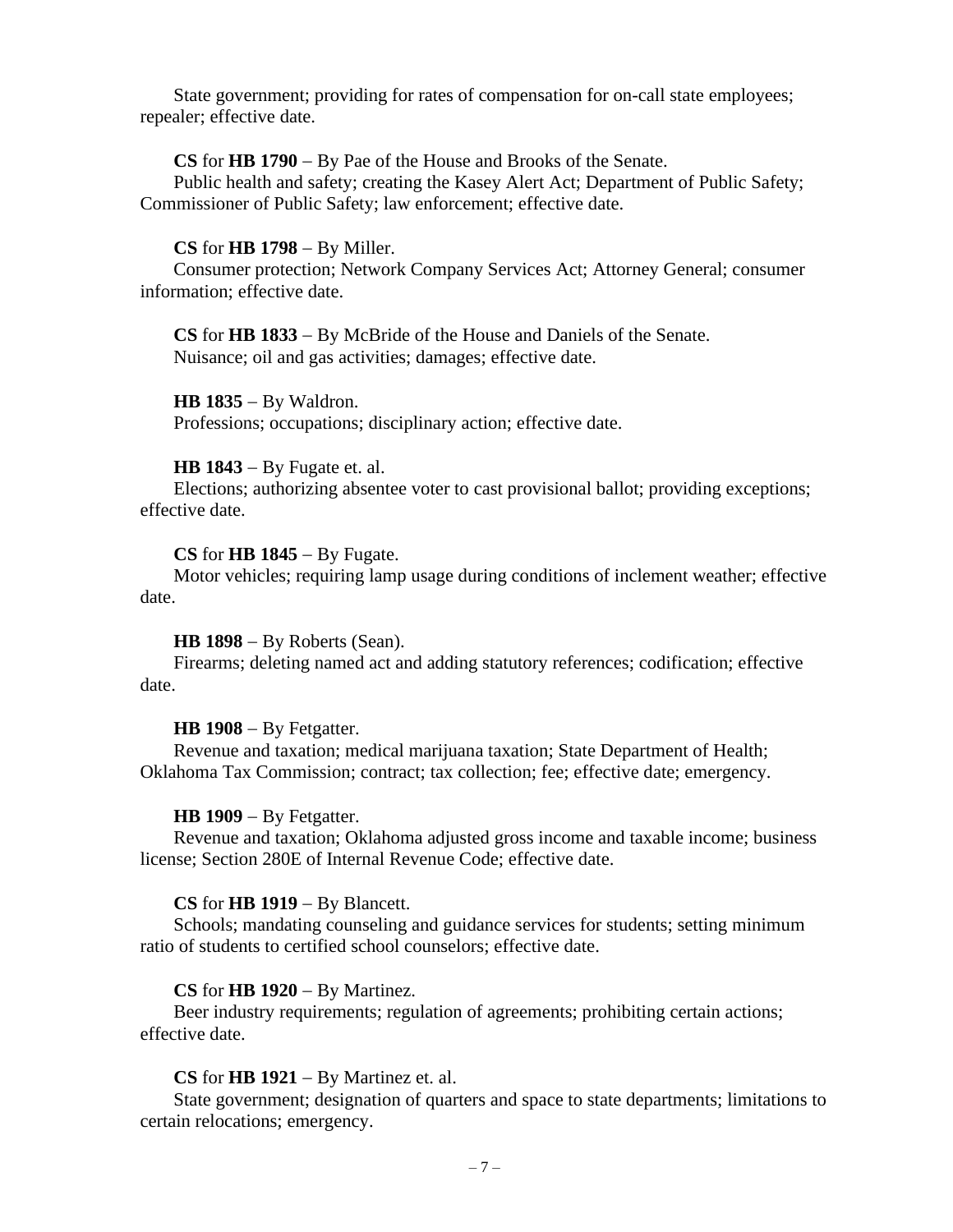#### **CS** for **HB 1922** − By Martinez.

Alcoholic beverages; modifying requirements for certain wine shipment reports; effective date.

## **CS** for **HB 1927** − By Martinez et. al. of the House and Pugh of the Senate.

[Revenue and taxation; tax credit; parents of children enrolled in public school; effective date.]

**CS** for **HB 1942** − By Smith et. al. of the House and Bullard of the Senate.

Public health and safety; requiring the dispatch of certain calls to volunteer fire departments; effective date.

## **CS** for **HB 1981** − By Lepak.

Professions and occupations; creating the Universal State and Military Equivalence Licensing Recognition Act; effective date.

## **CS** for **HB 1989** − By Caldwell (Trey).

Agriculture; seed labels; requiring genetically engineered cotton seed labels contain certain information; minimum warm germination percentage; effective date.

**CS** for **HB 2036** − By Ford of the House and Bergstrom of the Senate. Public health; vapor products and reporting; compliance deadlines; emergency.

## **HB 2076** − By McCall.

State government; prohibiting awarding of state contracts to certain entities; effective date.

#### **HB 2092** − By Sims.

Counties and county officers; creating the Oklahoma Natural Disaster Mitigation and Recovery Act; effective date; emergency.

## **CS** for **HB 2126** − By McEntire.

Alcoholic beverages; creating the grocery and convenience store spiritis license; effective date.

**CS** for **HB 2135** − By McEntire of the House and Thompson of the Senate.

Alcoholic beverages; business interests and acts prohibited for manufacturers; effective date.

**CS** for **HB 2164** − By Roe of the House and Pemberton of the Senate.

[Professions and occupations; use of professional designations; modifying definition of doctor to include certain persons; effective date.]

**HB 2215** − By McDugle of the House and Weaver of the Senate. Crimes and punishments; expanding scope of prohibited acts; effective date.

**HB 2218** − By McDugle of the House and Jett of the Senate.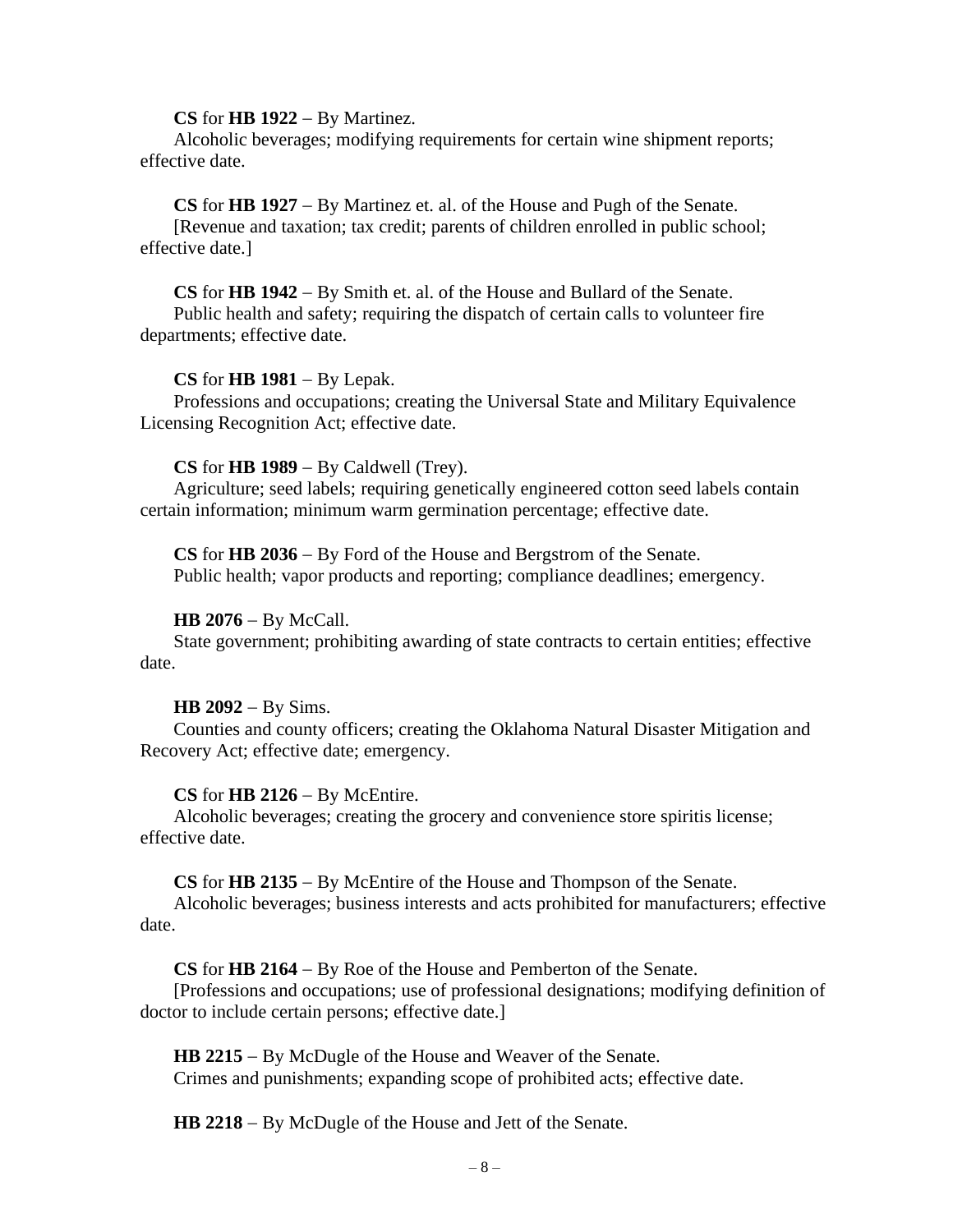Public health and safety; Catastrophic Health Emergency Powers Act; prohibiting governmental entities from closing or limiting businesses; effective date.

**HB 2227** − By Moore of the House and Garvin of the Senate.

Public finance; authorizing certain entities to initiate and conduct bankruptcy proceedings; effective date.

**HB 2244** − By May. Medical marijuana; modifying scope of certain definition; effective date.

**HB 2273** − By West (Josh). Law enforcement officers; making certain acts unlawful; codification; effective date.

**HB 2276** − By West (Josh) of the House and Thompson of the Senate. Workers' compensation; mental illness or injury; volunteer firefighters group insurance; effective date.

# **HB 2314** − By Lawson.

Community-based services; definitions; community services worker registry; investigation; notification; procedure; effective date.

**HB 2332** − By Williams et. al.

Prisons and reformatories; eliminating certain duty of the State Board of Corrections; effective date.

**CS** for **HB 2361** − By Burns. Criminal procedure; modifying causes for removal of officers; effective date.

**HB 2385** − By Sterling of the House and Jett of the Senate.

Motor vehicles; providing civil immunity for removing animal from motor vehicle using forcible entry; effective date.

**CS** for **HB 2389** − By Boles et. al. of the House and Paxton of the Senate. Revenue and taxation; gross production; apportionment; cities and towns; County Bridge and Road Improvement Fund; effective date; emergency.

**CS** for **HB 2446** − By Munson. Children; Office of Juvenile Affairs; responsibility; Division Directors; effective date.

**HB 2505** − By Kannady of the House and Weaver of the Senate.

Criminal procedure; directing courts to conduct evidentiary hearing for certain criminal matters; codification; effective date.

# **CS** for **HB 2525** − By Bashore.

Landlord and tenant; delinquent rent; late charges within certain percentage of monthly rent not be a penalty; effective date.

**HB 2532** − By Cornwell et. al.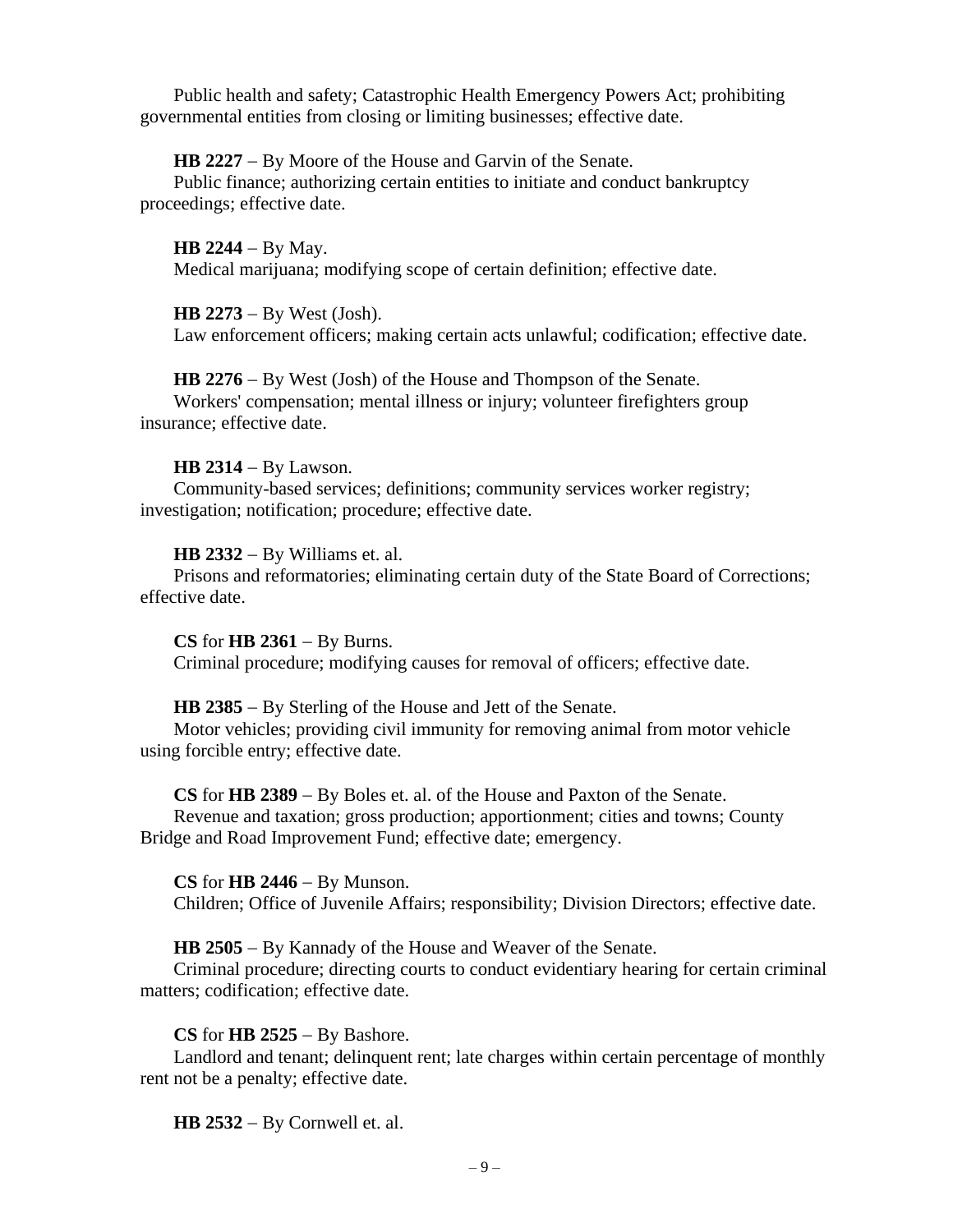State government; Criminal Justice Coordinating Commission; membership; duties; study; recommendations; effective date.

## **CS** for **HB 2533** − By Humphrey.

Workers' compensation; death benefits; law enforcement officers; COVID-19 death; emergency.

## **HB 2547** − By Stinson.

Schools; requiring media timeouts at high school sporting events which are being broadcast; effective date.

## **CS** for **HB 2600** − By Roberts (Sean).

Counties and county officers; confidential communications with legal counsel; conflict of interest; district attorney; representation; emergency.

#### **CS** for **HB 2601** − By Roberts (Sean).

Public trusts; appointment by board of county commissioners; method of selection; appointment restrictions; emergency.

**HB 2647** − By Echols of the House and Garvin of the Senate. Crimes and punishments; increasing age limitation; effective date.

#### **HB 2653** − By Echols.

Motor vehicles; modifying offenses requiring mandatory revocation; effective date.

## **CS** for **HB 2659** − By Echols.

Medical marijuana; patient and caregiver licenses; authorizing possession of topical marijuana; effective date.

## **CS** for **HB 2660** − By Echols.

Medical marijuana; processor licensing requirements; modifying test batch requirements for licensed medical marijuana commercial growers and processors; effective date.

## **CS** for **HB 2673** − By Echols of the House and Treat et. al. of the Senate.

Schools; student transfers; reallocating State Aid for certain transfer students; transfer allowance; private schools; effective date.

## **CS** for **HB 2681** − By Marti.

Insurance; Insurance Commissioner qualifications; eliminating financial interest prohibition; effective date.

#### **HB 2688** − By Hasenbeck.

Animals; repealing annual report requirements related to the Commercial Pet Breeders and Animal Shelter Licensing Act; effective date.

**CS** for **HB 2701** − By Hasenbeck.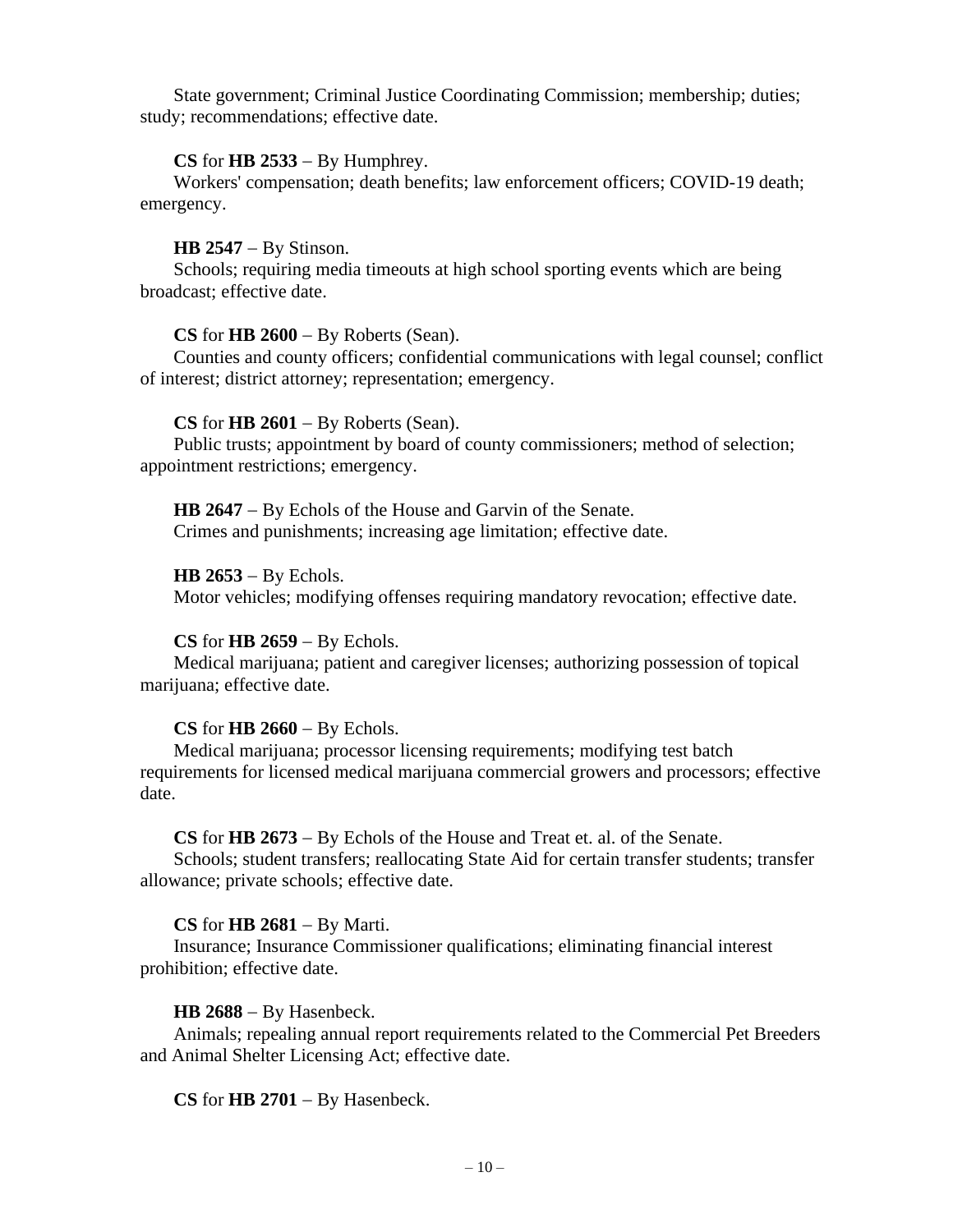[Revenue and taxation; creating the Education Investment for Oklahoma Act; modifying the Equal Opportunity Education Scholarship Act; effective date.]

#### **HB 2730** − By Pittman of the House and Montgomery of the Senate.

Health; maternal and infant mortality; hospitals and birthing centers; implicit bias training; health care professionals; State Department of Health; effective date.

#### **HB 2733** − By Pittman.

Indigenous persons; Ida's Law; Office of Liaison for Missing and Murdered Indigenous Persons; requirements; effective date.

#### **HB 2742** − By Ford.

Motor vehicles; child passenger restraint systems; modifying age requirements for use of certain restraint systems; effective date.

**HB 2875** − By Wallace of the House and Taylor of the Senate.

[Revenue and taxation; Motor Vehicle Tax Equity Act of 2021; public highway electric vehicles; sales tax; use tax; vehicle excise tax; exemptions; in lieu treatment; definitions; effective date; emergency.]

**CS** for **HB 2876** − By Wallace et. al. of the House and Floyd of the Senate.

Revenue and taxation; Vapor Products Tax Code; e-liquids; excise tax; Vapor Products Regulation Revolving Fund; effective date.

**HB 2878** − By Wallace of the House and Thompson of the Senate. State government; subdivision audits; definition of audit; effective date.

## **HB 2973** − By Olsen et. al.

Counseling; mental health; Parental and Family Rights in Counseling Protection Act; emergency.

#### **HB 2994** − By Gann.

Sunset; Board of Tests for Alcohol and Drug Influence; re-creating Board; modifying termination date.

#### **HB 2995** − By Gann.

Sunset; Oklahoma State Board of Examiners for Long-Term Care; re-creating Board; modifying termination date.

#### **HB 2997** − By Gann.

Sunset; Oversight Committee for State Employee Charitable Contributions; re-creating Committee; modifying termination date.

#### **HB 3000** − By Gann.

Sunset; Archives and Records Commission; re-creating Commission; modifying termination date; emergency.

**HB 3008** − By Luttrell et. al. of the House and Coleman of the Senate.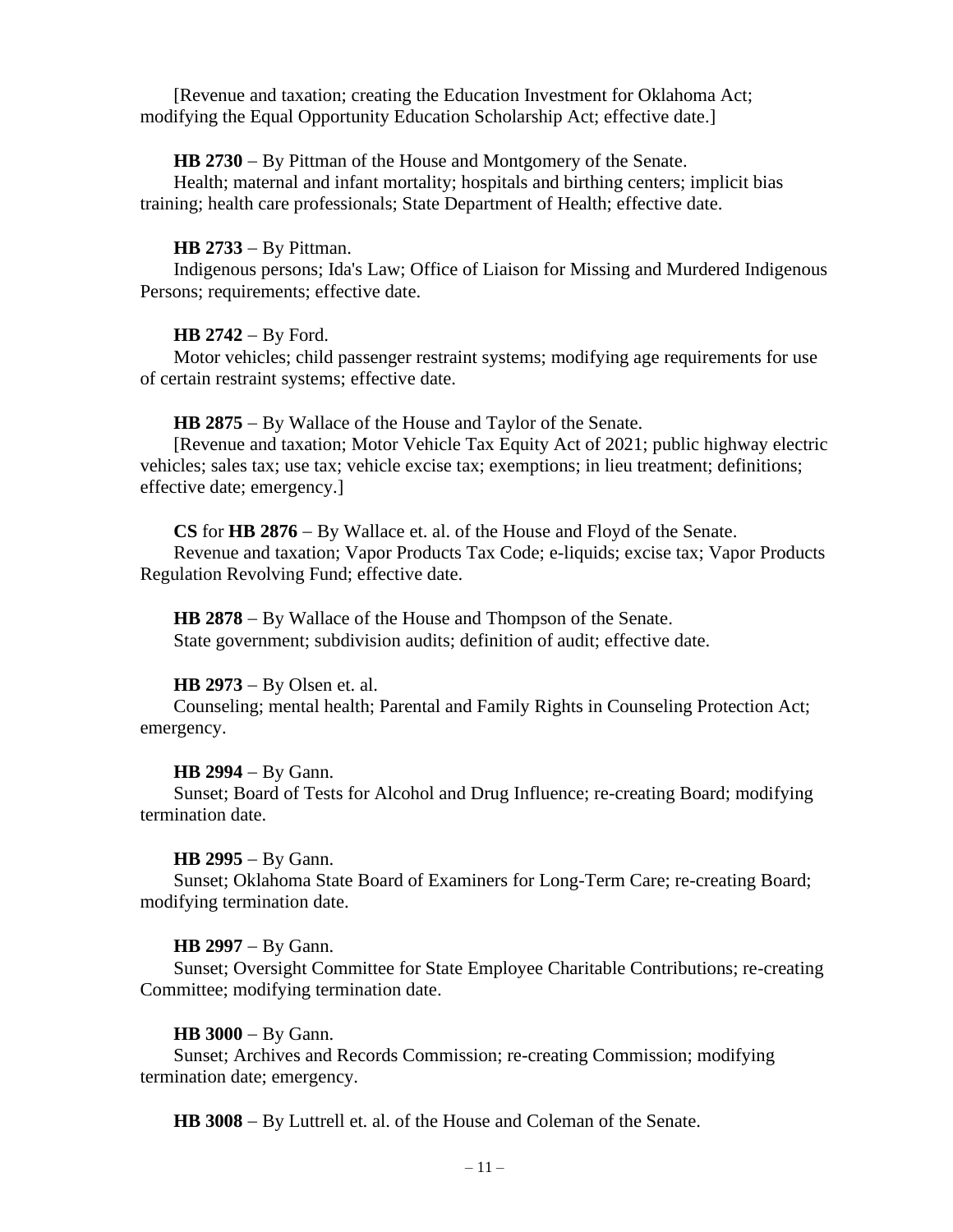[Amusements and sports; state-tribal gaming; exception; model tribal gaming compact supplement; sports pools; term; fees; procedures; payment; conduct; participation; apportionment; effective date.]

# **CS** for **HB 3023** − By Hasenbeck.

Dental insurance claims; definitions; requirements; effective date.

**HB 3025** − By Worthen. Fees; court clerks; payment; loose coins; effective date.

## **HB 3067** − By Manger.

Public finance; state agency information technology systems; Oklahoma State Bureau of Investigation; exemption; effective date; emergency.

**HB 3077** − By Smith. Animals; trespassing dog; camera; damages; effective date.

**HB 3104** − By Steagall et. al. of the House and Bullard of the Senate. Firearms; clarifying preemption provision and certain mandate; effective date.

## **HB 3209** − By Nichols et. al.

Cities and towns; Municipal Code Lien Enforcement Act of 2022; municipal code violations; municipal lien foreclosures; effective date.

**HB 3222** − By Roberts (Dustin) of the House and Kidd of the Senate. Contracts; third-party delivery; restaurants; fine; right of action; effective date.

## **HB 3224** − By Roberts (Dustin).

Public health; newborn screening specimen; reporting; effective date.

#### **HB 3238** − By Gann et. al.

Landlord and tenant; limiting court discretion; immediate possession; effective date; emergency.

## **CS** for **HB 3246** − By Randleman et. al.

Professions and occupations; Board of Chiropractic Examiners; articles of natural origin; effective date.

## **CS** for **HB 3275** − By Mize.

Insurance; Market Assistance Association; insurer; member; homeowners' liability; vacancies; annual statement; effective date.

**CS** for **HB 3276** − By Humphrey of the House and Weaver of the Senate.

Qualified immunity; prohibiting employees from being liable for monetary damages under certain circumstances; effective date.

#### **HB 3283** − By Humphrey.

Crimes and punishments; reducing penalties for certain lawful acts; effective date.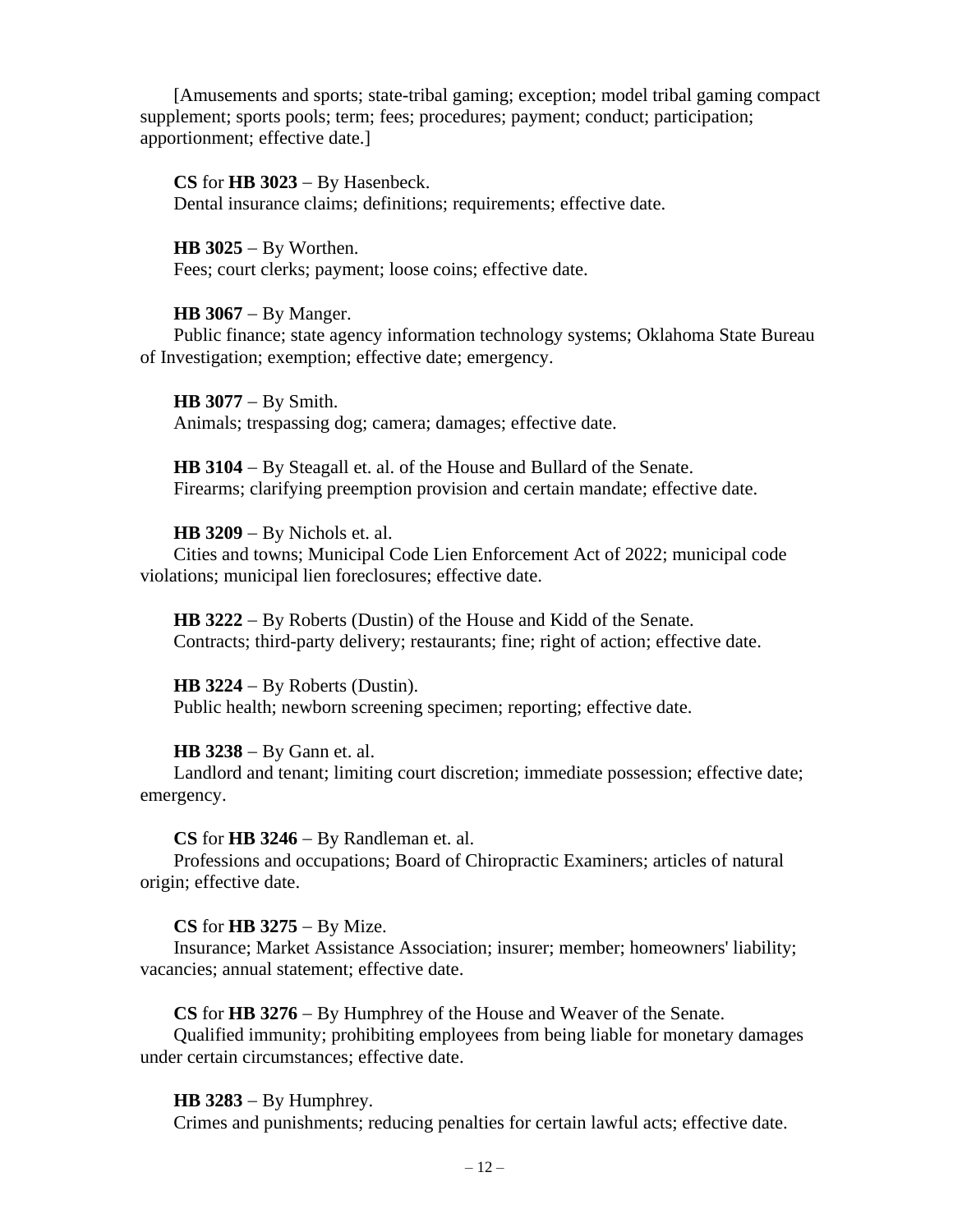#### **HB 3301** − By Humphrey.

Prisons and reformatories; directing the Department of Corrections to provide minimum ratio of correctional officer staffing at facilities; codification; effective date.

#### **HB 3335** − By Fugate.

Driver licenses; allowing option to include blood type on license or identification card; effective date.

#### **HB 3343** − By Worthen.

Power of attorney; Medical Uniform Durable Power of Attorney Act of 2022; health and medical durable powers; effective date; emergency.

#### **HB 3361** − By McCall.

Professions and occupations; Oklahoma Funeral Board; providing for quorum; effective date.

#### **HB 3372** − By West (Tammy) of the House and Weaver of the Senate.

State government; stating intent; requiring the Office of Management and Enterprise Services to promulgate rules regarding certain distribution of surplus vehicles; effective date.

#### **HB 3380** − By Stinson.

Physical therapists; practice; eliminating time limits; effective date.

#### **HB 3384** − By Moore.

Civil procedure; discovery; effective date.

#### **CS** for **HB 3406** − By Bush.

Civil procedure; statute of limitations; modifying when action must be brought; effective date.

**CS** for **HB 3410** − By Pae et. al. of the House and Garvin of the Senate.

Children; Oklahoma Juvenile Code; definition; custody; child in need of supervision; effective date.

**CS** for **HB 3411** − By Pae et. al. of the House and Weaver of the Senate.

Crimes and punishments; allowing state agencies to bring certain forfeiture actions; effective date.

**CS** for **HB 3425** − By Kerbs.

Nursing homes; requirements for certain private methods of care; effective date.

## **HB 3432** − By Kerbs et. al.

Agriculture; Oklahoma Department of Agriculture, Food, and Forestry; overseeing school lunch program; effective date.

**HB 3466** − By Grego of the House and Murdock of the Senate.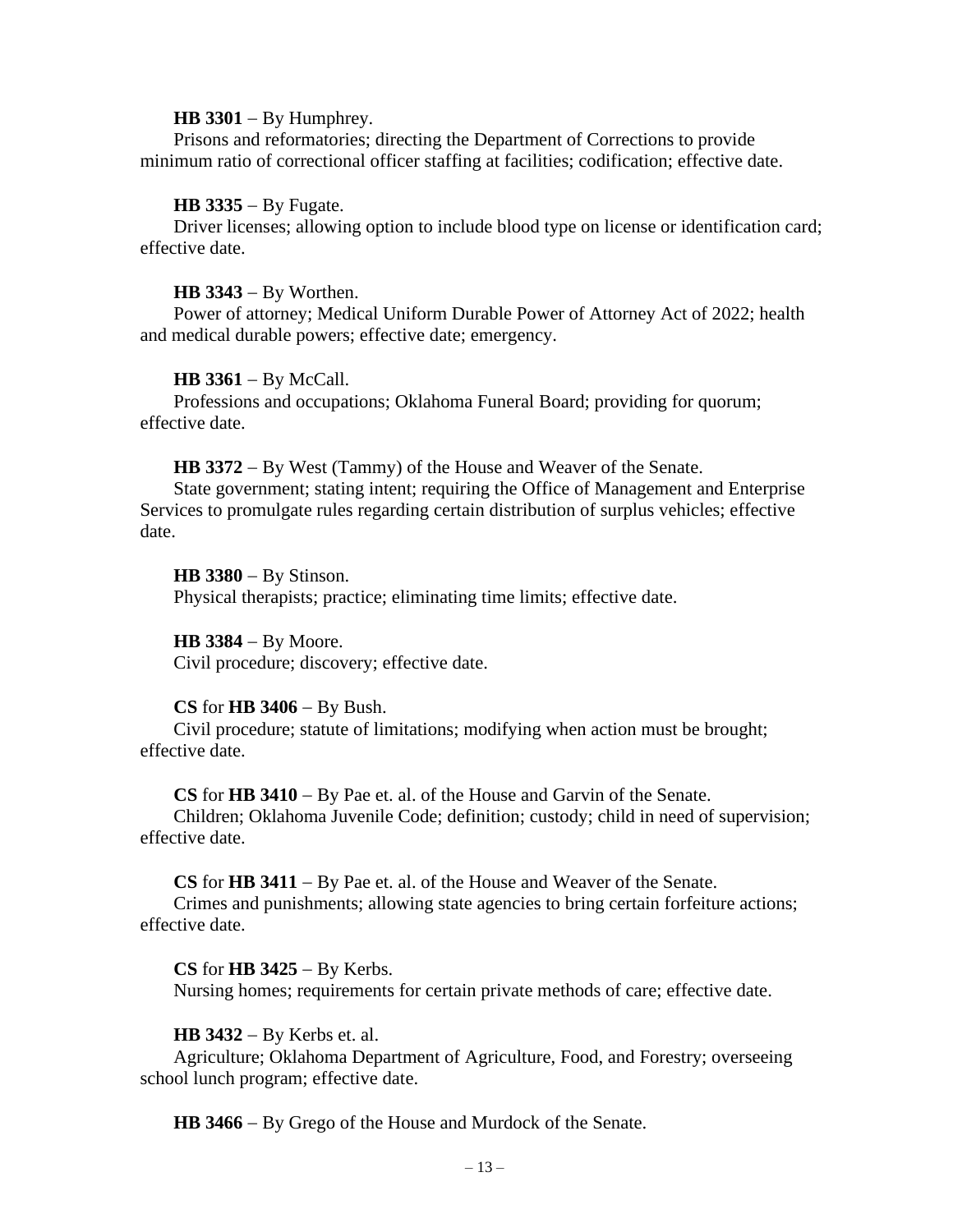[Revenue and taxation; sales tax; agriculture; exemption; renewal; procedures; effective date.]

## **CS** for **HB 3475** − By Grego of the House and Allen of the Senate.

Records; Oklahoma Open Records Act; procedures; requests; Oklahoma Open Meeting Act; exemptions; public trusts; effective date.

# **HB 3491** − By Lepak et. al.

Environment and natural resources; defining term; prohibiting certain programs that regulate greenhouse gas emissions without legislative approval; effective date.

# **CS** for **HB 3500** − By McEntire et. al.

Crimes and punishments; penalties for assault and better upon a school employee; effective date.

**CS** for **HB 3502** − By Hardin (David) of the House and Pemberton of the Senate. Schools; requiring compulsory school attendance for certain students who are eighteen; punishment for violations; emergency.

**HB 3509** − By Provenzano. Pharmacists; COVID-19 vaccinations; requirements; effective date.

# **HB 3510** − By Provenzano.

Definitions and general provisions; Freedom Flag; official Flag of Remembrance; September 11, 2001; effective date.

## **CS** for **HB 3545** − By Caldwell (Chad).

Charter schools; creating the Statewide Charter School Board; effective dates; emergency.

## **CS** for **HB 3677** − By Roberts (Sean).

Elections; voter registration; requiring verification of certain information; poll watchers; making certain acts unlawful; effective date.

## **HB 3687** − By McDugle et. al. of the House and Daniels of the Senate.

[Revenue and taxation; tax credit; retired military; nonmilitary income; security clearance; effective date.]

**CS** for **HB 3718** − By Roberts (Sean). Law enforcement; sheriffs; federal law enforcement officials; arrests; emergency.

**HB 3732** − By West (Josh) of the House and Coleman of the Senate.

Alcoholic beverages; cocktails-to-go; modifying definitions and requirements; effective date.

**CS** for **HB 3741** − By Blancett.

Medical licensure; continuing education requirements; effective date.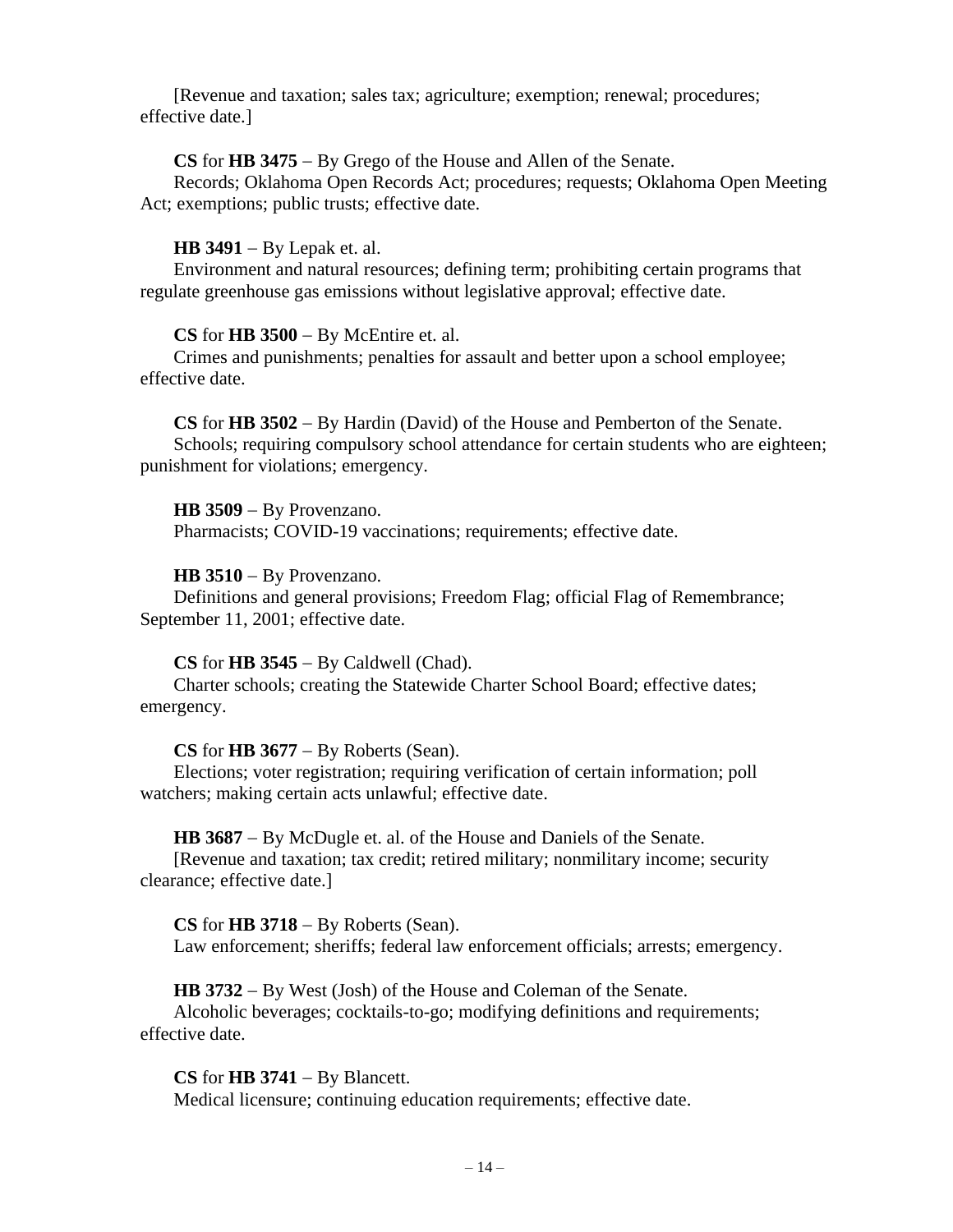## **HB 3760** − By Johns et. al.

Oklahoma Police Pension and Retirement System; Oklahoma Police Deferred Option Plan; assumed rate of return; emergency.

**CS** for **HB 3810** − By Moore of the House and Weaver of the Senate. Courts; Justices and judges; confidential information; penalty; effective date.

## **HB 3851** − By Boatman.

Children; termination of parental rights; statutory references; district attorney; effective date.

**CS** for **HB 3856** − By Strom of the House and Coleman of the Senate.

Alcoholic beverages; creating the Task Force for the Study of Theft and Delivery and Consequential Youth Access of Alcohol Across Oklahoma; effective date; emergency.

# **CS** for **HB 3859** − By Strom of the House and Coleman of the Senate.

Alcoholic beverages; providing that mixed beverage licensees may sell to-go drinks at a different price than on-premises drinks; effective date.

**CS** for **HB 3878** − By Lepak.

Employers and employees; employer vaccination mandate exemptions; emergency.

**HB 3890** − By Townley of the House and Pederson of the Senate. Definitions and general provisions; official state book; Holy Bible; effective date.

# **CS** for **HB 3896** − By Hasenbeck.

School curriculum; subject matter standards; requiring certain subject matter standards to include a certain denotation; effective date.

## **CS** for **HB 3903** − By Pfeiffer et. al.

Prisons and reformatories; parole eligibility; clemency; emergency.

# **CS** for **HB 3906** − By Pfeiffer et. al.

County officers; sheriffs; district attorneys; chief law enforcement officer; effective date.

**CS** for **HB 3907** − By Kannady.

Seized or forfeited property; directing the Attorney General to establish and maintain case tracking system and public website for seized and forfeited property; effective date.

# **CS** for **HB 3916** − By Roberts (Dustin) et. al.

Professions and occupations; Physician Assistant Act; modifying practice agreements; effective date.

# **CS** for **HB 3924** − By Pfeiffer.

Insurance; Patient's Right to Pharmacy Choice Act; compliance; prohibitions; pharmacy benefits managers; Insurance Commissioner; effective date; emergency.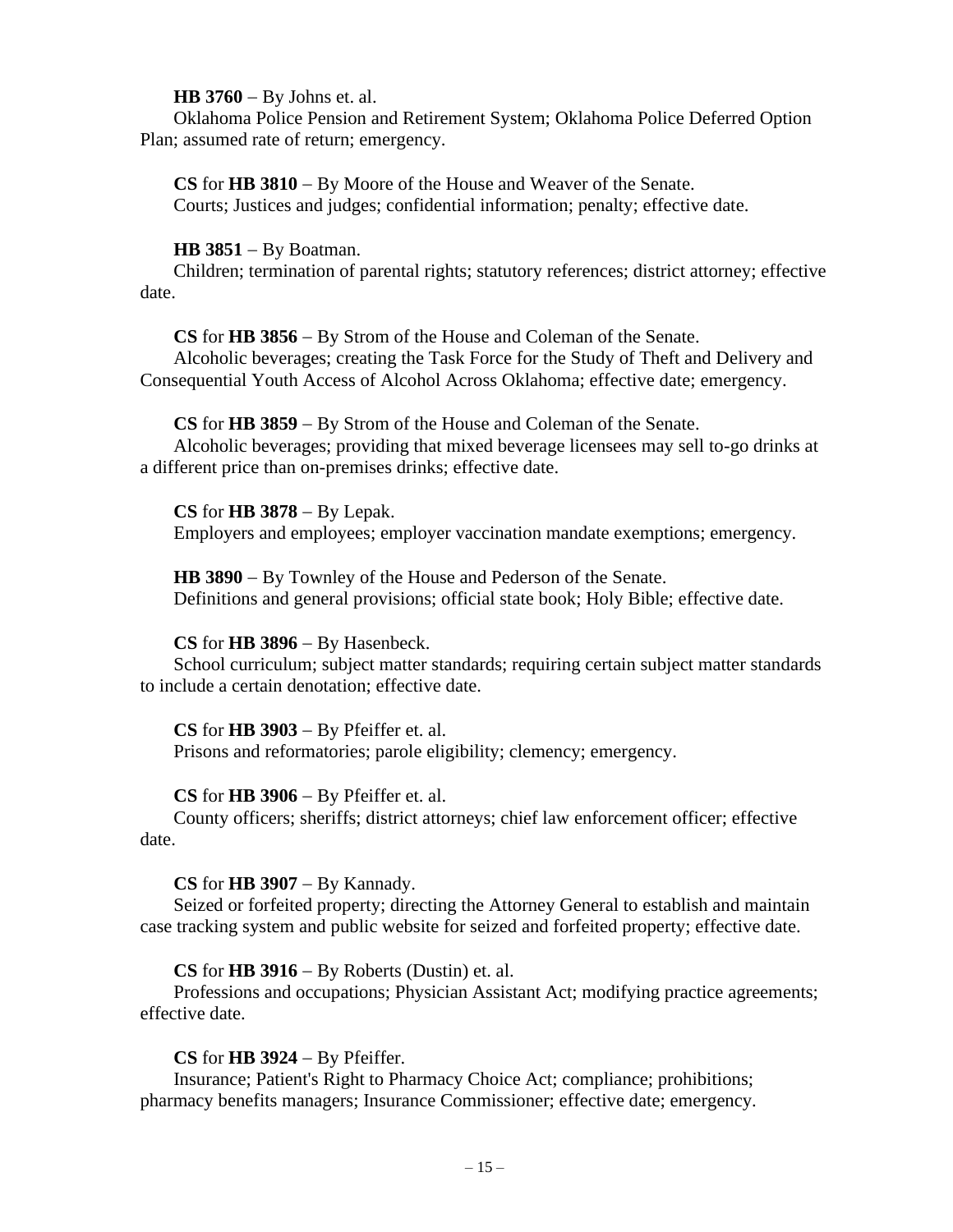#### **HB 3936** − By Culver.

Amusements and sports; Oklahoma Horse Racing Act; definitions; rules; license; codification; effective date.

## **CS** for **HB 3941** − By Culver.

State government; legal representation of agencies or officials of the executive branch; allow contracts with law firms; fees; records; information submitted to the Attorney General; effective date.

## **CS** for **HB 3955** − By Culver.

Cities and towns; arbitration; collective bargaining rights of sheriff's employees; procedure of fees and expenses; effective date.

## **HB 3965** − By Burns.

Commercial auction and consignment dealers; creating the Oklahoma Commercial Auction and Consignment Dealers Act; effective date.

## **CS** for **HB 3994** − By Dobrinski.

Motor vehicle dealers; license requirements; effective date.

## **CS** for **HB 4013** − By Conley.

Crimes and punishments; modifying definition of obscene material; effective date.

## **CS** for **HB 4015** − By Conley of the House and Bullard of the Senate.

Education; permitting certain complaints to be filed with the Attorney General's Office of Civil Rights Enforcement; effective date.

## **HB 4017** − By Conley.

Prisons and reformatories; directing salary to be established by the Department of Corrections Correctional Teacher Pay Scale based on credentials and experience; effective date.

**HB 4053** − By Marti of the House and Coleman of the Senate. Alcoholic beverages; beer distributor; price posting; effective date.

#### **HB 4096** − By Hasenbeck.

Public safety; designated license plates; effective date.

## **CS** for **HB 4121** − By Frix.

Public health and safety; death certificates; authorizing sheriff to sign medical certification; effective date.

## **CS** for **HB 4138** − By Roberts (Sean).

Firearms; unlawful carry of firearms in certain places; scope of prohibitied act; exeption; concealed carry during State Fair; effective date.

## **HB 4155** − By Goodwin.

Children; guardianship; information; signature; effective date.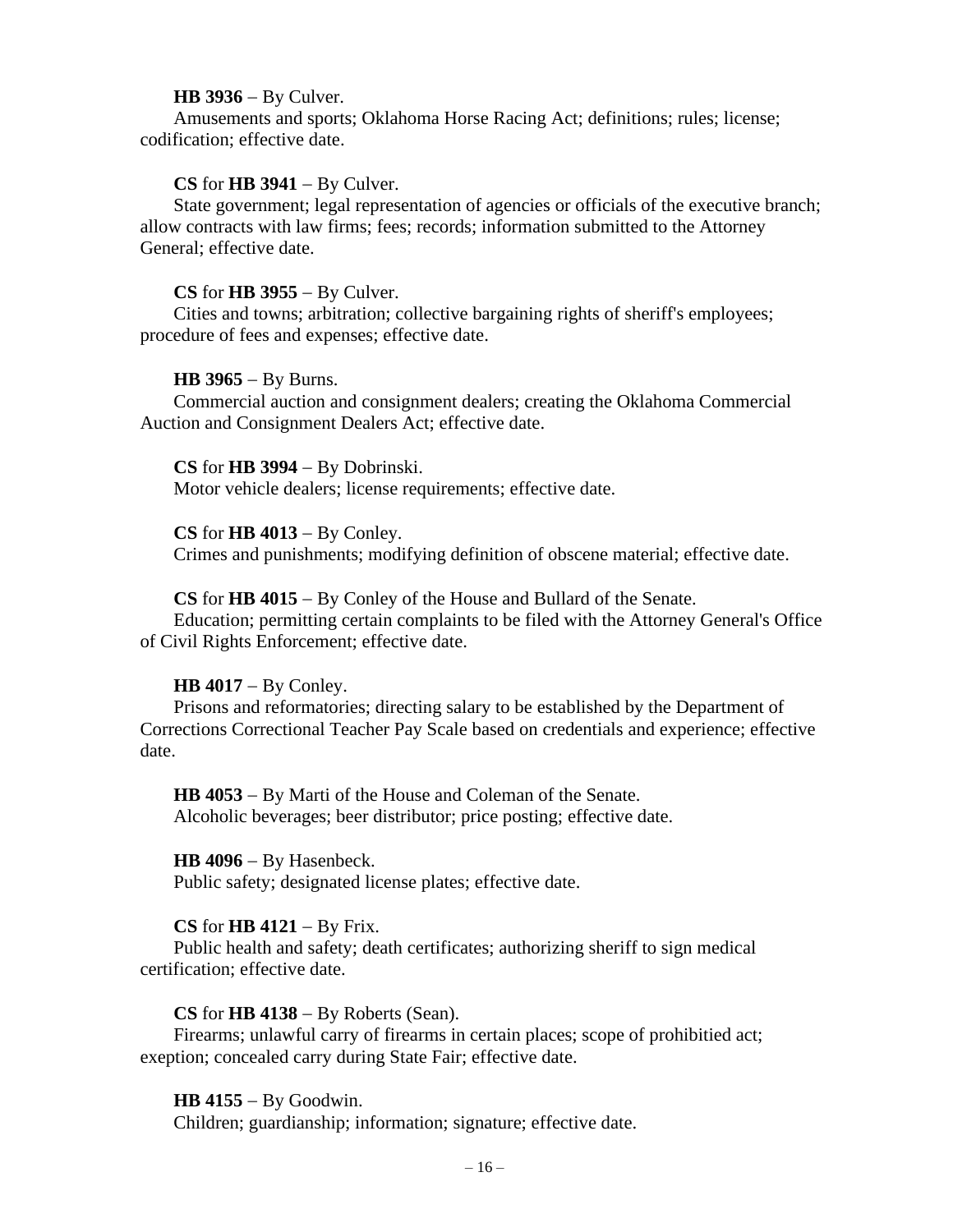## **HB 4276** − By Sneed.

Insurance; motor vehicle liability policies; minimum insurance coverage; effective date.

## **CS** for **HB 4330** − By Sneed et. al.

[Professions and occupations; registered nurse programs; adding program; effective date.]

### **CS** for **HB 4351** − By Hill.

Consumer Credit Code; surcharges; effective date.

#### **CS** for **HB 4357** − By Hill.

Occupational licensing; creating the Provisional License for Ex-Offenders Act; effective date.

#### **HB 4372** − By Ford.

Motor vehicles; modifying requirements for certain plate; creating the Antique Vehicles License Plate; effective date.

## **CS** for **HB 4395** − By Pittman.

Prisoner reentry; creating the Prisoner Reentry Pilot Program for certain inmates; effective date.

#### **CS** for **HB 4403** − By Pittman.

Agriculture; creating the Urban and Community Forestry Act; effective date.

**CS** for **HB 4450** − By Wallace et. al. of the House and Thompson et. al. of the Senate. Health care workforce development; creating the Health Care Workforce Development and Finance Act of 2022; creating the Health Care Workforce Development Revolving Fund; emergency.

## **CS** for **HJR 1004** − By Fetgatter.

Constitutional amendment; requiring certain vote of people to pass constitutional amendments; ballot title.

## **CS** for **HJR 1029** − By Nichols.

Constitutional amendment; authorizing an economically disadvantaged levy for certain school districts; ballot title; filing.

**HJR 1031** − By Caldwell (Chad) of the House and Daniels of the Senate.

Constitutional amendment; providing for the consideration of votes when determining results of certain elections; ballot title.

## **HJR 1033** − By Caldwell (Chad).

Constitutional amendment; requiring schools to spend certain percentage of budget on instructional expenditures; ballot title; filing.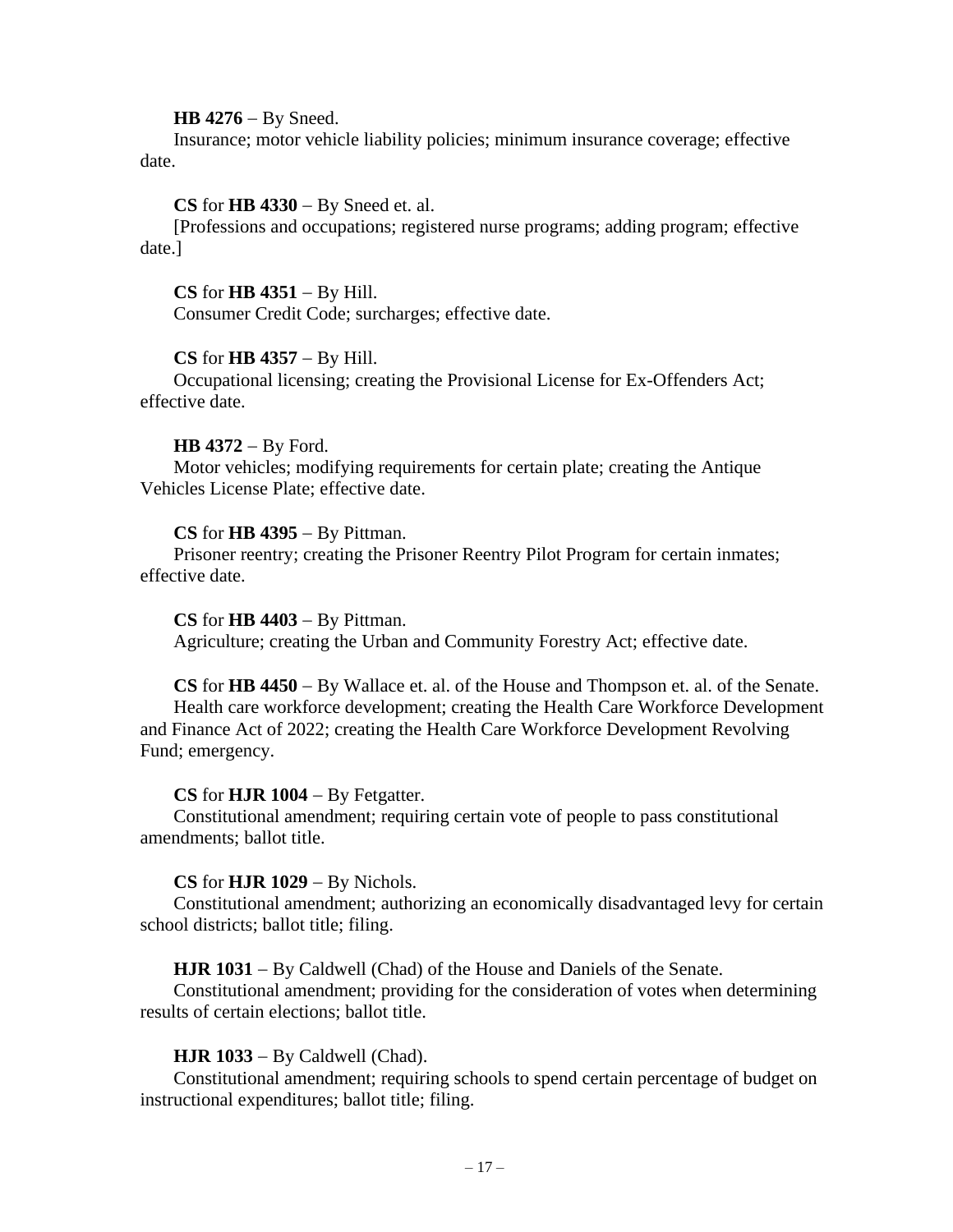# **HJR 1037** − By Echols.

Oklahoma Constitution; ad valorem taxation; homesteads; age 65 or older; fair cash value; ballot title; filing.

# **HJR 1038** − By Caldwell (Chad) et. al.

Oklahoma Constitution; expenditure increases; state government; initiative petitions; referenda; required ballot title; ballot title; filing.

# **HJR 1039** − By Pfeiffer.

Constitutional amendment; changing the percentage of legal voters from statewide to each congressional district of the state for certain petitions; ballot title; filing.

# **CS** for **HJR 1057** − By Newton.

Oklahoma Constitution; emergency medical service districts; millage rate; ballot title; filing.

**SB 1** − By Hall et. al. of the Senate and Bush of the House.

Oklahoma Scrap Metal Dealers Act; renaming act; modifying content, prohibitions and requirements. Effective date.

**SB 7** − By Bergstrom of the Senate and Humphrey of the House.

Mental health; providing for assessment via telemedicine under certain circumstances. Effective date.

**SB 12** − By Standridge of the Senate and Kannady of the House. Uniform Controlled Dangerous Substances Act; modifying inclusions. Effective date.

**SB 25** − By Daniels et. al. of the Senate and Kannady of the House. Sentencing proceedings; modifying eligibility requirements for jury resentencing. Effective date.

**SB 29** − By Bergstrom of the Senate and Hardin (David) of the House.

Forcible entry and detainer; specifying restoration of physical possession to plaintiff. Effective date.

**SB 41** − By McCortney of the Senate and Johns of the House.

State employee payroll deductions; modifying type of service company and minimum number of employees eligible for premium payments. Effective date.

**SB 43** − By Hall of the Senate and Humphrey of the House. Commercial driver education training; modifying certain terms and fee. Effective date.

**SB 47** − By Coleman of the Senate and Pfeiffer of the House.

District attorneys; modifying requirements for destruction of certain records. Effective date.

**SB 67** − By Simpson of the Senate and McCall et. al. of the House.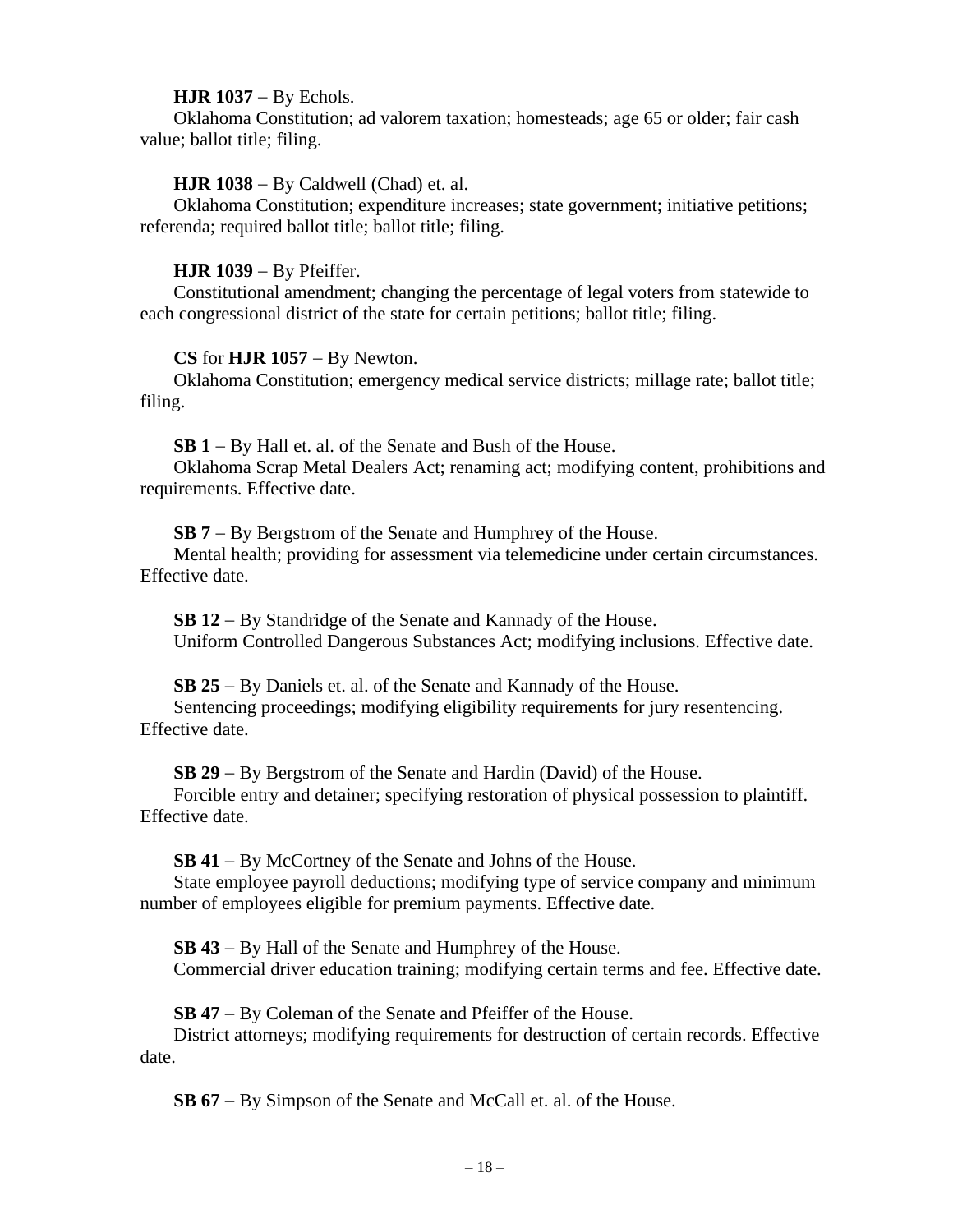Teacher certification; allowing exceptions to required certification examinations for candidates who are deaf. Effective date. Emergency.

**SB 83** − By Hall of the Senate and Kannady of the House. Oklahoma Fuel Alcohol Act; repealer. Effective date.

**CS** for **SB 92** − By McCortney et. al. of the Senate and McEntire of the House. Insurance; expanding actions constituting unfair claims settlement practices. Effective date.

**SB 119** − By Allen et. al. of the Senate and Russ of the House. State capitol and capitol buildings; establishing requirements for the use of capitol property. Effective date.

**CS** for **SB 144** − By Standridge et. al. of the Senate and Frix et. al. of the House. Motor vehicles; creating special license plates. Effective date.

**SB 146** − By Thompson of the Senate and Wallace of the House. Commissioners of the Land Office; allowing selection of one or more custodial banks. Effective date. Emergency.

**SB 149** − By Rogers of the Senate and Miller of the House.

Safe sleep; removing certain duty of State Board of Health; requiring retailers to comply with certain requirements. Effective date.

**SB 169** − By Coleman of the Senate and Luttrell of the House.

Special license plates; authorizing Tax Commission to enter into certain licensing agreements. Effective date.

**SB 170** − By Howard of the Senate and Kannady of the House.

Judicial authorization for anatomical gift; authorizing court to order procurement of anatomical gifts under certain circumstances. Effective date.

**SB 173** − By Rosino of the Senate and Miller of the House.

Public trusts; providing for applicability of Public Competitive Bidding Act of 1974 and Fair Pay for Construction Act to certain public contracts. Effective date.

**SB 179** − By Stanley of the Senate and Bush of the House.

Behavior analysts; modifying and deleting certain licensing requirements; updating standards; providing for limited practice of supervisees. Effective date.

**SB 213** − By Howard et. al. of the Senate and Dempsey of the House. [Sales tax; sales tax exemption for certain forestry equipment. Effective date.]

**SB 217** − By Howard of the Senate and Moore of the House.

Oklahoma Juvenile Code; modifying provisions of the Youthful Offender Act. Effective date.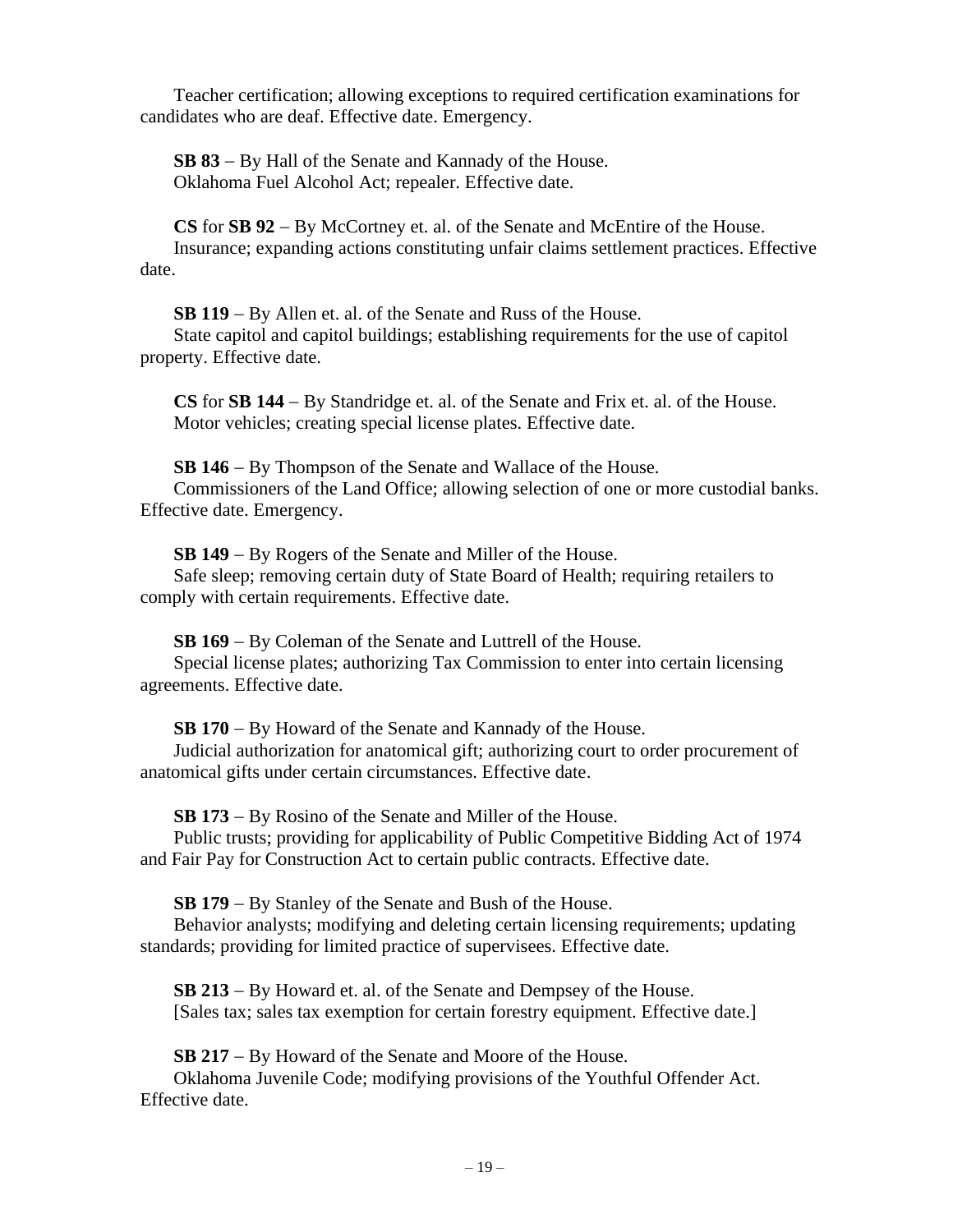**SB 239** − By Pemberton of the Senate and Hasenbeck et. al. of the House. Charter schools; providing process for State Board of Education to hear charter school sponsorship appeals. Effective date. Emergency.

**SB 241** − By Thompson et. al. of the Senate and Kannady et. al. of the House. Uniform Controlled Dangerous Substances Act; modifying required documentation. Effective date.

**SB 253** − By Rader et. al. of the Senate and CrosswhiteHader of the House. Candidate filing for elective office; adding information to be included on declaration of candidacy form. Effective date.

**SB 256** − By Thompson of the Senate and Wallace of the House. Bank privilege tax; modifying time period during which certain credit may be claimed. Effective date.

**SB 269** − By Coleman et. al. of the Senate and Strom of the House. Alcoholic beverages; authorizing certain social media exchanges. Effective date.

**SB 293** − By Simpson of the Senate and McEntire of the House.

Recovery of Medicaid payments; repealing provisions relating to recovery of Medicaid payments by Oklahoma Health Care Authority. Effective date.

**SB 299** − By Bergstrom of the Senate and Lepak of the House.

[Public buildings and public works; specifying authority to enter cooperative purchasing agreements. Emergency.]

**SB 318** − By Taylor of the Senate and Ford of the House.

Police retirement; modifying age range for eligibility of certain members. Effective date.

**SB 324** − By Daniels of the Senate and Echols of the House.

Workers' compensation; modifying certain definition; clarifying applicability of Administrative Workers' Compensation Act; clarifying exception to exclusive remedy. Effective date.

**SB 354** − By Bergstrom of the Senate and Davis of the House.

Out-of-state transport of dead bodies; authorizing transport in counties with shared boundaries. Effective date. Emergency.

**SB 366** − By David of the Senate and Kannady of the House.

Impaired driving; modifying inclusions; disallowing certain revocations. Effective date.

**SB 394** − By Coleman et. al. of the Senate and Talley of the House.

Temporary Assistance for Needy Families (TANF) program; modifying minimum requirements; increasing amount of certain excluded equity allowance. Emergency.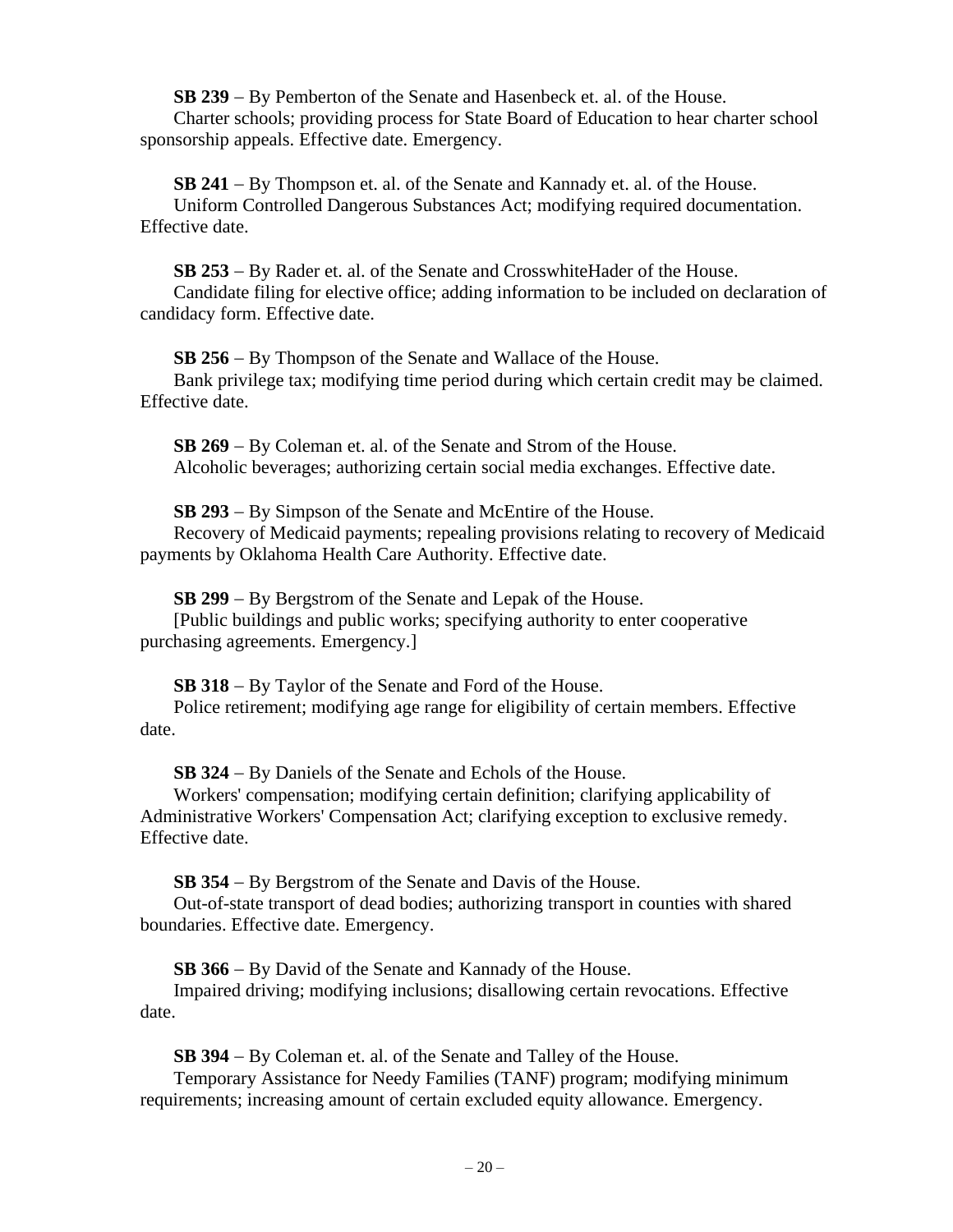**SB 399** − By Rosino et. al. of the Senate and Newton of the House. Healing arts; authorizing certain physical therapists to use certain titles. Effective date..

**SB 409** − By Bergstrom of the Senate and Fetgatter of the House.

Sales and use tax; modifying time period of exemption for certain computer and telecommunications equipment purchase. Effective date.

**SB 411** − By Bergstrom of the Senate and Fetgatter of the House.

Sales tax exemption; deleting manufacturer exemption for certain construction materials. Effective date.

**SB 418** − By Daniels of the Senate and Martinez of the House.

[Notice of Opportunity to Repair Act; modifying consequence of inclusion of certain provisions in construction contracts. Effective date.]

**SB 429** − By Thompson of the Senate and Hilbert of the House.

Public finance; modifying certain duties of the Chief Information Officer. Effective date.

**SB 441** − By Dahm et. al. of the Senate and Steagall of the House.

Motor vehicles; prohibiting contracting for use of photo monitoring devices. Effective date.

**SB 445** − By Paxton of the Senate and Hardin (David) of the House.

[Medical marijuana; providing cumulative penalties for certain offenses. Effective date.]

**SB 457** − By Dahm et. al. of the Senate and ODonnell of the House.

[Oklahoma Open Records Act; requiring disclosure of recordings from certain law enforcement equipment. Emergency.]

**SB 458** − By Daniels of the Senate and Kannady of the House.

[Governmental Tort Claims Act; establishing certain exemption from liability. Effective date.]

**SB 459** − By Paxton of the Senate and Burns of the House.

Workplace drug and alcohol procedures; adding certain volunteers; modifying safetysensitive positions. Effective date.

**SB 462** − By Taylor et. al. of the Senate and Frix of the House.

Insurance; creating the Oklahoma Right to Shop Act; authorizing insurance carriers to create certain incentive programs. Effective date.

**SB 488** − By Paxton of the Senate and Sims of the House.

State government; creating the Office of Homeland Security within the Oklahoma Department of Emergency Management. Effective date.

**SB 498** − By Thompson et. al. of the Senate and Fetgatter of the House.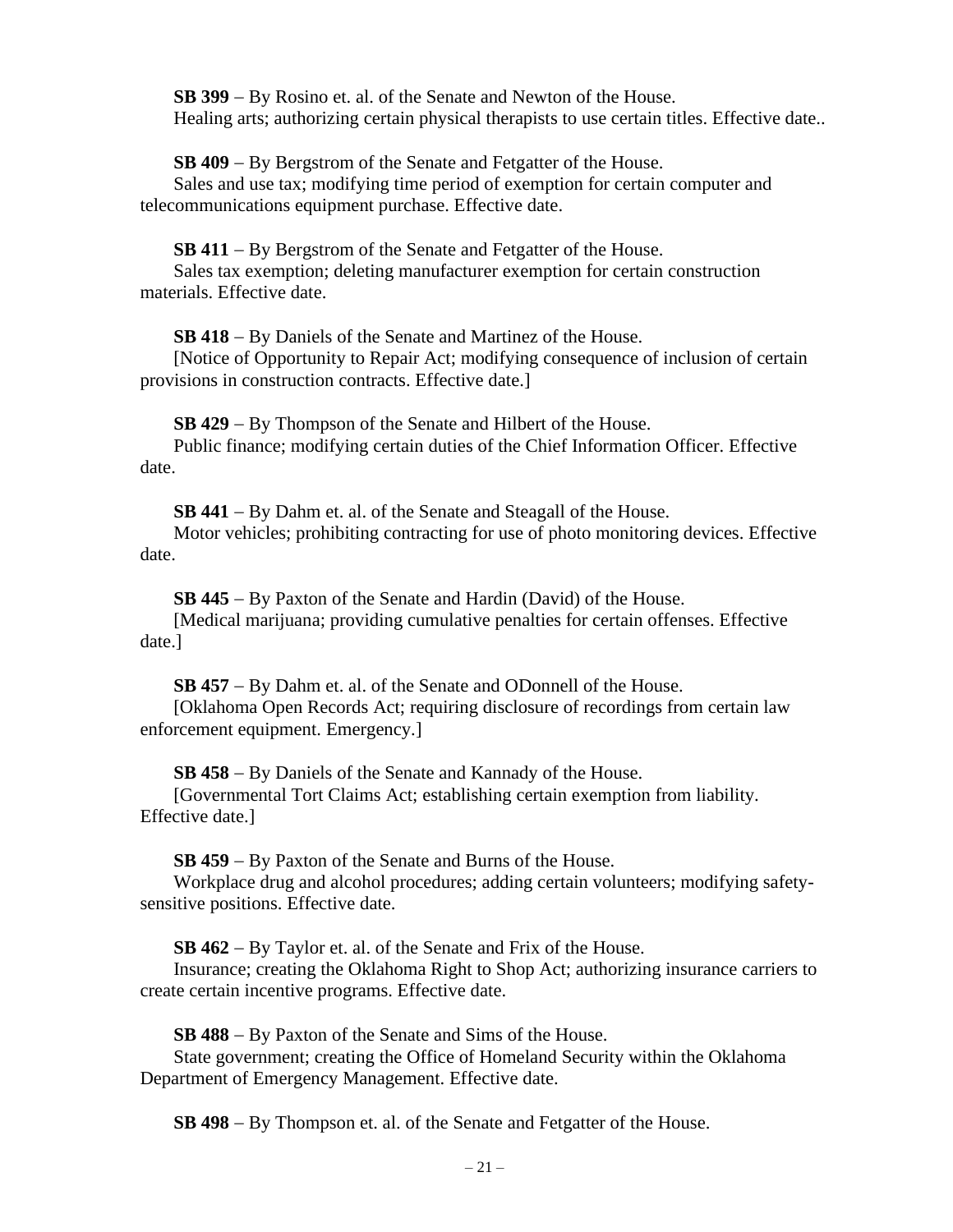[Ad valorem tax exemption; providing waiver of payroll requirement. Emergency.]

**SB 503** − By Dahm et. al. of the Senate and Martinez of the House.

Schools; requiring certain subject matter standards and assessment include certain historical documents. Effective date. Emergency.

**CS** for **SB 522** − By Taylor of the Senate and Echols of the House. Medical marijuana; requiring Oklahoma Medical Marijuana Authority to contract with third-party vendor to provide certain services. Effective date.

**SB 523** − By Paxton et. al. of the Senate and Lepak of the House.

Elections; prohibiting alteration or amendment of election procedures under certain circumstances. Effective date.

**CS** for **SB 524** − By Quinn of the Senate and Sneed of the House.

Workers' compensation insurance; directing Insurance Commissioner to develop assigned risk plan providing workers' compensation insurance; repealing CompSource Mutual Insurance Company Act. Effective date.

**SB 531** − By Bergstrom et. al. of the Senate and Frix of the House. Motor vehicles; exempting certain vehicles. Emergency.

**SB 537** − By Haste of the Senate and Miller of the House. Children; modifying various provisions relating to Oklahoma Commission on Children and Youth. Emergency.

**SB 547** − By Howard of the Senate and Hasenbeck of the House. Commercial pet breeders; repealing annual pet breeder facility report. Emergency.

**CS** for **SB 554** − By Newhouse of the Senate and Kannady of the House. Liens; increasing allowable fee for processing of certain notice. Effective date.

**SB 560** − By Dahm et. al. of the Senate and West (Rick) of the House. Self-defense; prohibiting certain prosecution for offense. Effective date.

**SB 561** − By Montgomery of the Senate and Pae et. al. of the House.

Oklahoma Vehicle License and Registration Act; combining registration periods when standard and special plates are issued. Effective date.

**SB 564** − By Hall of the Senate and Mize et. al. of the House.

County and county officers; providing criteria for the dispersion of rewards by board of county commissioners. Effective date.

**SB 567** − By Newhouse et. al. of the Senate and Davis of the House.

State government; providing for assistance for funeral expenses for certain persons. Effective date.

**SB 569** − By Newhouse of the Senate and Kannady et. al. of the House.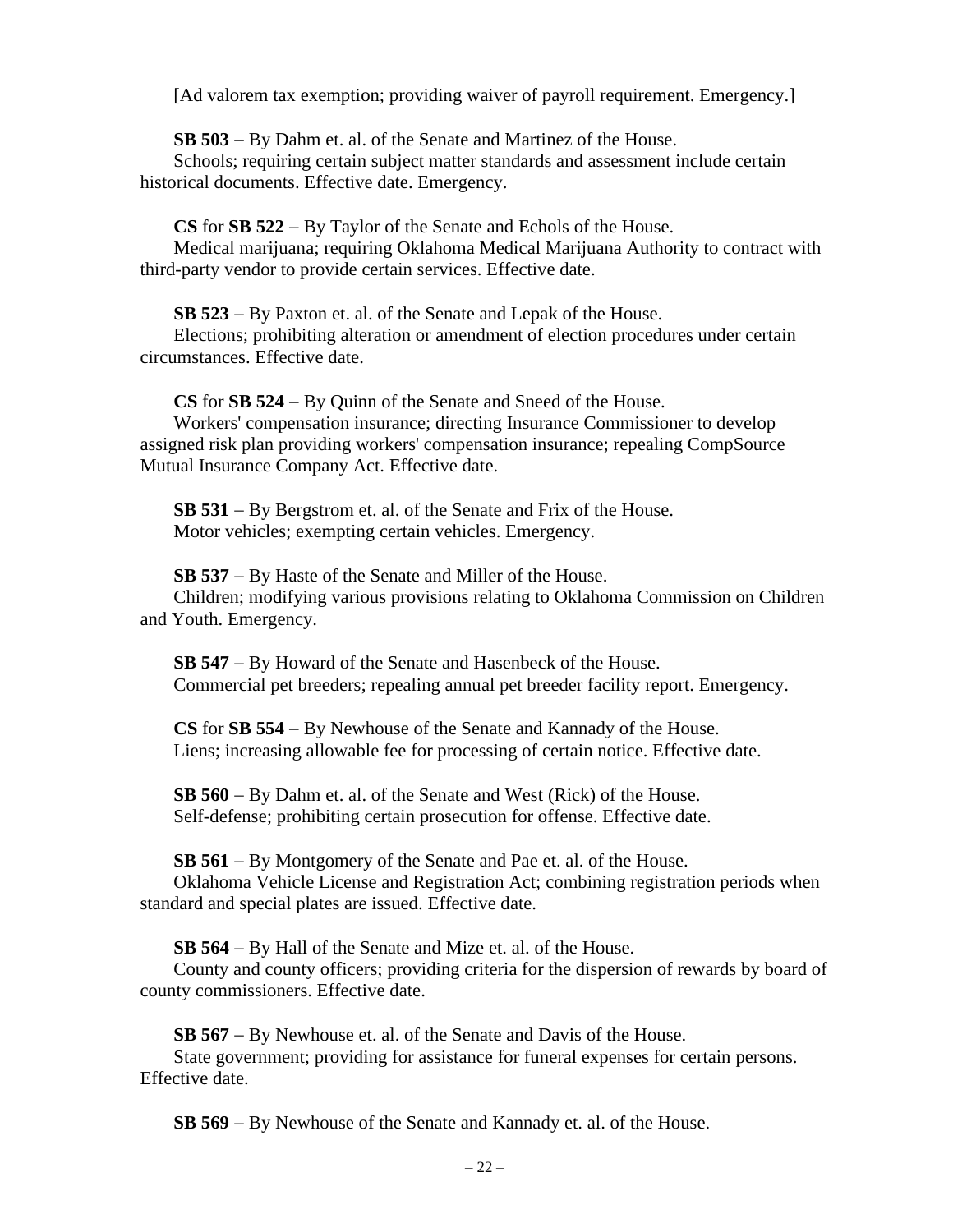County clerks; permitting certified copies to be made in accordance with the Uniform Real Property Electronic Recording Act; allowing fee for certified records. Effective date.

**SB 570** − By Newhouse of the Senate and Steagall of the House.

Public finance; state agency information systems; making certain provisions inapplicable to the Oklahoma Military Department. Effective date. Emergency.

**SB 572** − By Dahm et. al. of the Senate and Steagall et. al. of the House.

Immigration and customs laws; Attorney General enforcement of federal immigration and customs laws; requiring Attorney General to make certain determination upon request. Effective date.

**SB 573** − By Montgomery of the Senate and Martinez of the House. Cities and towns; creating the Oklahoma Electrical Access and Resiliency Task Force; requiring task force to make recommendations for energy use. Effective date. Emergency.

**CS** for **SB 605** − By Standridge of the Senate and Echols et. al. of the House. Controlled dangerous substances; providing certain liability protections for prescription and dispensation of opioid drugs. Effective date.

**CS** for **SB 617** − By Allen of the Senate and Frix of the House. Motor vehicles; consolidating certain Corporation Commission and Department of Public Safety powers. Effective date. Emergency.

**CS** for **SB 627** − By Bullard of the Senate and Williams et. al. of the House. State government; prohibiting certain entities from conducting mandatory gender or sexual diversity training or counseling. Effective date.

**CS** for **SB 634** − By Daniels et. al. of the Senate and ODonnell et. al. of the House. School employee payroll deductions; requiring authorization for certain dues and political contributions. Effective date. Emergency.

**CS** for **SB 635** − By Murdock et. al. of the Senate and McCall of the House. Commissioners of the Land Office; requiring appointment of Secretary to be subject to advice and consent of Senate. Effective date. Emergency.

**SB 653** − By Newhouse et. al. of the Senate and Ford of the House. Jurors; disqualifying certain persons from jury service. Effective date.

**SB 688** − By Bullard of the Senate and Humphrey of the House. Law enforcement education; requiring certain background check. Effective date.

**SB 690** − By Pugh of the Senate and Hasenbeck of the House.

Telemedicine; broadening types of allowed licenses for establishment of physicianpatient relationship. Effective date.

**SB 691** − By Allen of the Senate and Frix of the House.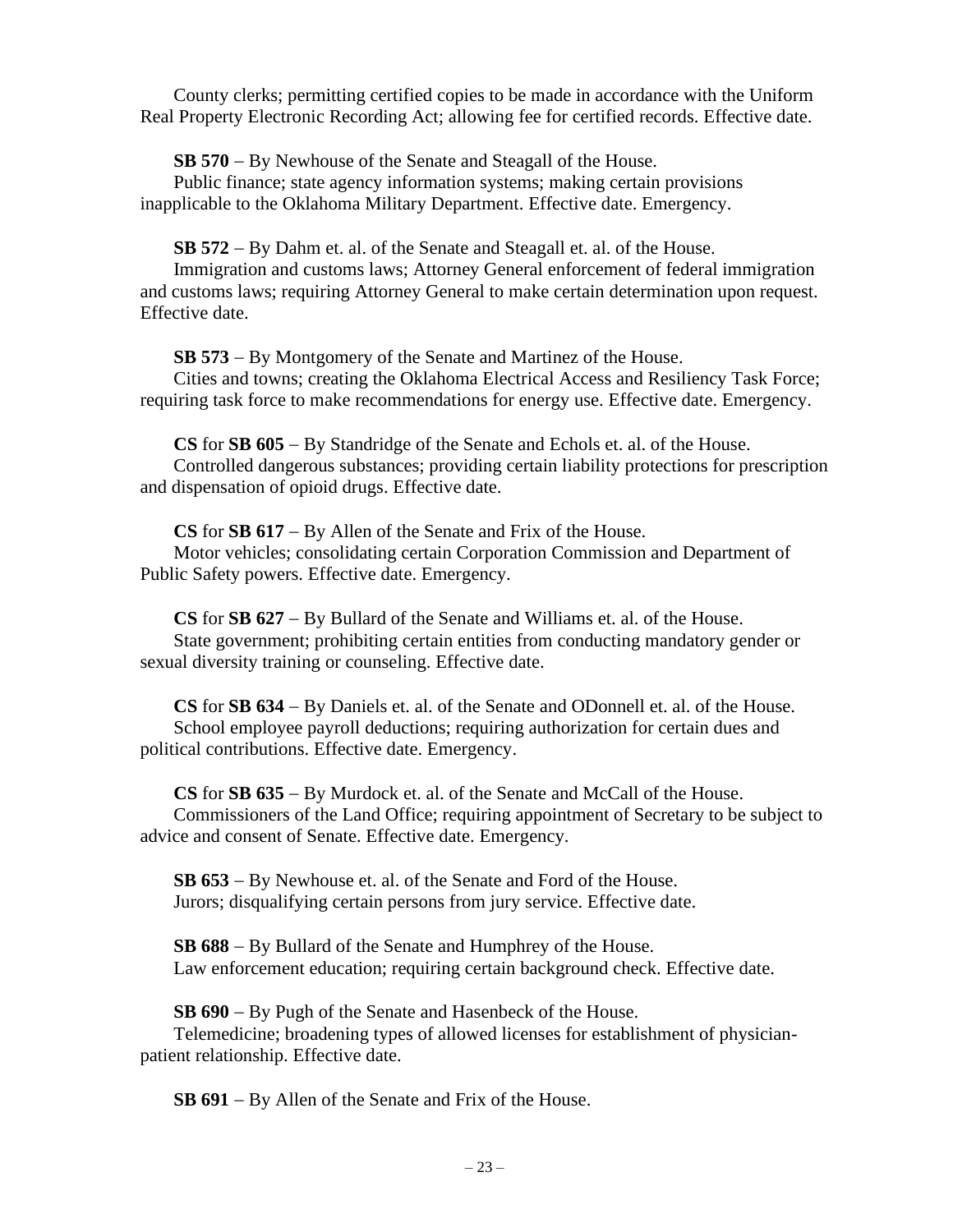Motor vehicles; prohibiting issuance of conflicting bond schedule. Effective date. Emergency.

**SB 697** − By Standridge of the Senate and McEntire of the House.

Prescription drugs; requiring wholesale drug distributors to provide for return of certain outdated prescription drugs; requiring prompt full credit to purchaser. Effective date.

**SB 717** − By Standridge of the Senate and Frix of the House.

[Oklahoma Vehicle License and Registration Act; authorizing single registration period for physically disabled license plate. Effective date.]

**SB 721** − By Hicks et. al. of the Senate and McEntire of the House.

Prescription drugs; creating the Access to Lifesaving Medicines Act; prohibiting insurers and pharmacy benefit managers from imposing certain cost on insured. Effective date.

**CS** for **SB 724** − By Dahm of the Senate and Gann of the House. Physician Advisory Committee; removing authority to establish parameters for certain maintenance or treatment. Effective date.

**CS** for **SB 730** − By Dahm et. al. of the Senate and Steagall et. al. of the House. Firearms; removing certain prohibition related to transporting or storing firearms. Effective date.

**SB 732** − By Dahm et. al. of the Senate and Olsen et. al. of the House. Firearms regulation; clarifying right to bring certain action. Effective date.

**CS** for **SB 743** − By Weaver of the Senate and Moore of the House.

Public retirement systems; Oklahoma Pension and Legislation Actuarial Analysis Act; definitions; disability benefit; disabled officers; permanent impairment guidelines; effective dates.

**SB 751** − By Dahm of the Senate and Gann of the House.

Public finance; repealing section relating to State Government Technology Applications Review Board. Effective date.

**SB 752** − By Rader of the Senate and McBride of the House.

Oklahoma Secure and Fair Enforcement for Mortgage Licensing Act; making certain charitable entities exempt under certain federal provisions. Effective date.

**CS** for **SB 772** − By Murdock of the Senate and Dempsey et. al. of the House.

Hunting; permits to control nuisance wildlife; written permission; headlighting; prohibiting nuisance control at night for persons convicted within certain period of time. Effective date.

**SB 773** − By Murdock et. al. of the Senate and Dempsey et. al. of the House. Nuisance wildlife; authorizing certain persons to hunt or kill prairie dogs without a permit. Effective date.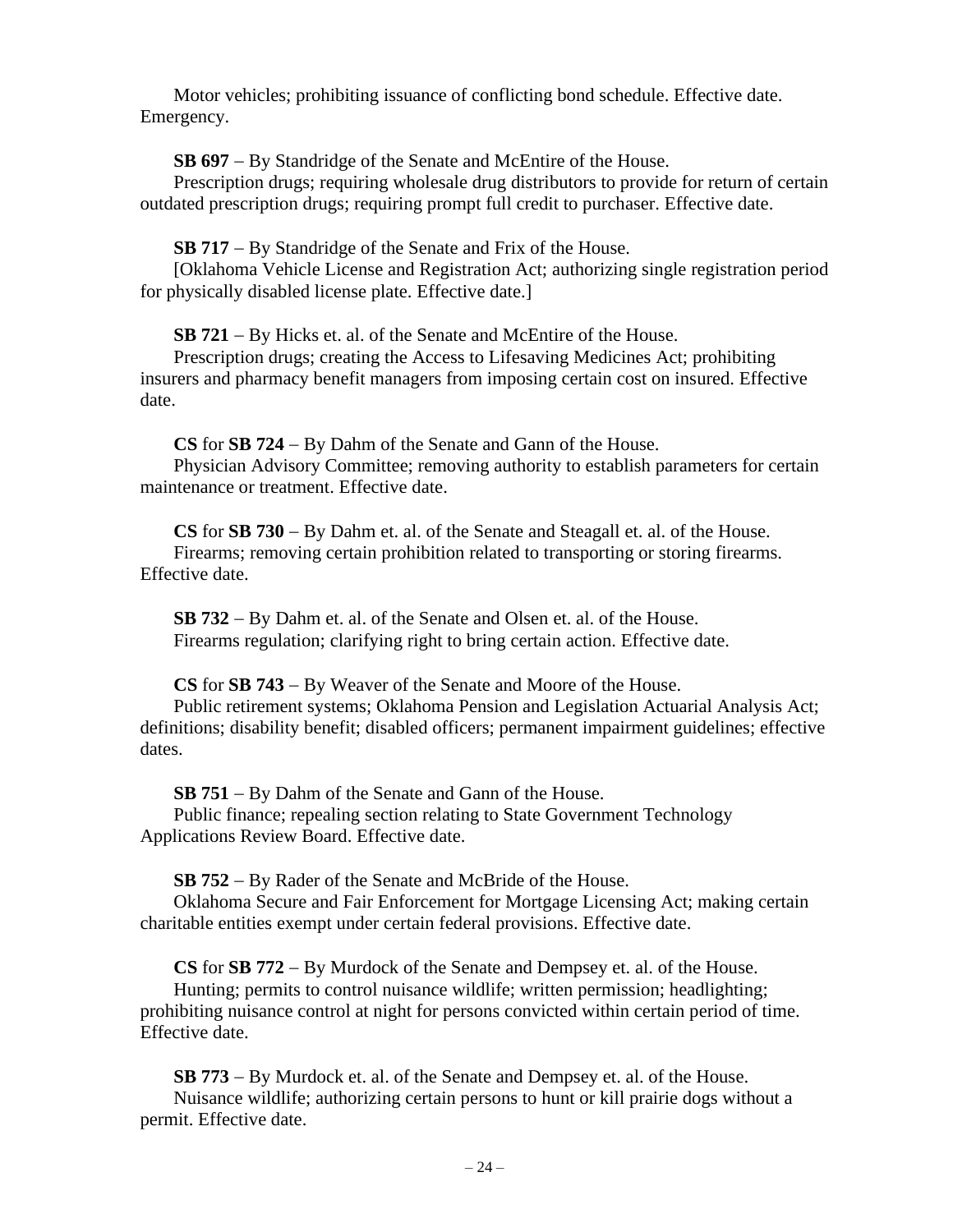**CS** for **SB 774** − By Murdock et. al. of the Senate and McDugle of the House. Game and fish; requiring license, permit or stamp to hunt or fish; establishing licenses by rule. Effective date.

**CS** for **SB 776** − By Murdock et. al. of the Senate and Newton of the House. [Game and fish; modifying authority of the Wildlife Conservation Commission relating to the acquisition of certain property. Effective date.]

**SB 781** − By Bullard et. al. of the Senate and Roberts (Sean) et. al. of the House. Immigration; providing exemption to certain duty upon proof of citizenship. Effective date.

**CS** for **SB 784** − By Bullard of the Senate and West (Kevin) et. al. of the House. Education; creating the Oklahoma Education Commission; duties; complaints filed with Attorney General's Office of Civil Rights Enforcement. Effective date.

**SB 793** − By Weaver of the Senate and Roe of the House. Medical care providers; modifying definition. Effective date.

**CS** for **SB 804** − By Leewright of the Senate and Newton of the House. State parks; prohibiting occupying a reserved campsite; prohibiting entering a state park where an entry fee is required; establishing an annual state park pass. Emergency.

**SB 806** − By Weaver of the Senate and Worthen of the House. [Crime and punishment; creating the Oklahoma Citizens' Protection Act; removing certain qualifying element of offense; modifying penalty. Effective date.]

**CS** for **SB 815** − By Bullard et. al. of the Senate and McCall et. al. of the House. County and municipal buildings; providing for display of national motto. Effective date.

**CS** for **SB 826** − By Howard of the Senate and ODonnell of the House.

[Firefighter retirement; modifying methods of payment for deferred option plans; specifying certain distributions be subject to certain law; providing only one distribution be made per calendar year. Effective date. Emergency.]

**SB 834** − By Weaver et. al. of the Senate and Ford of the House.

Cities and towns; authorizing cities and towns to paint blue lines and post signage in support of law enforcement. Effective date.

**SB 854** − By Dahm et. al. of the Senate and CrosswhiteHader of the House. [Home food processing; creating the Home Food Processing Act; adding places where certain food may be sold. Effective date.]

**SB 866** − By Leewright of the Senate and West (Kevin) of the House.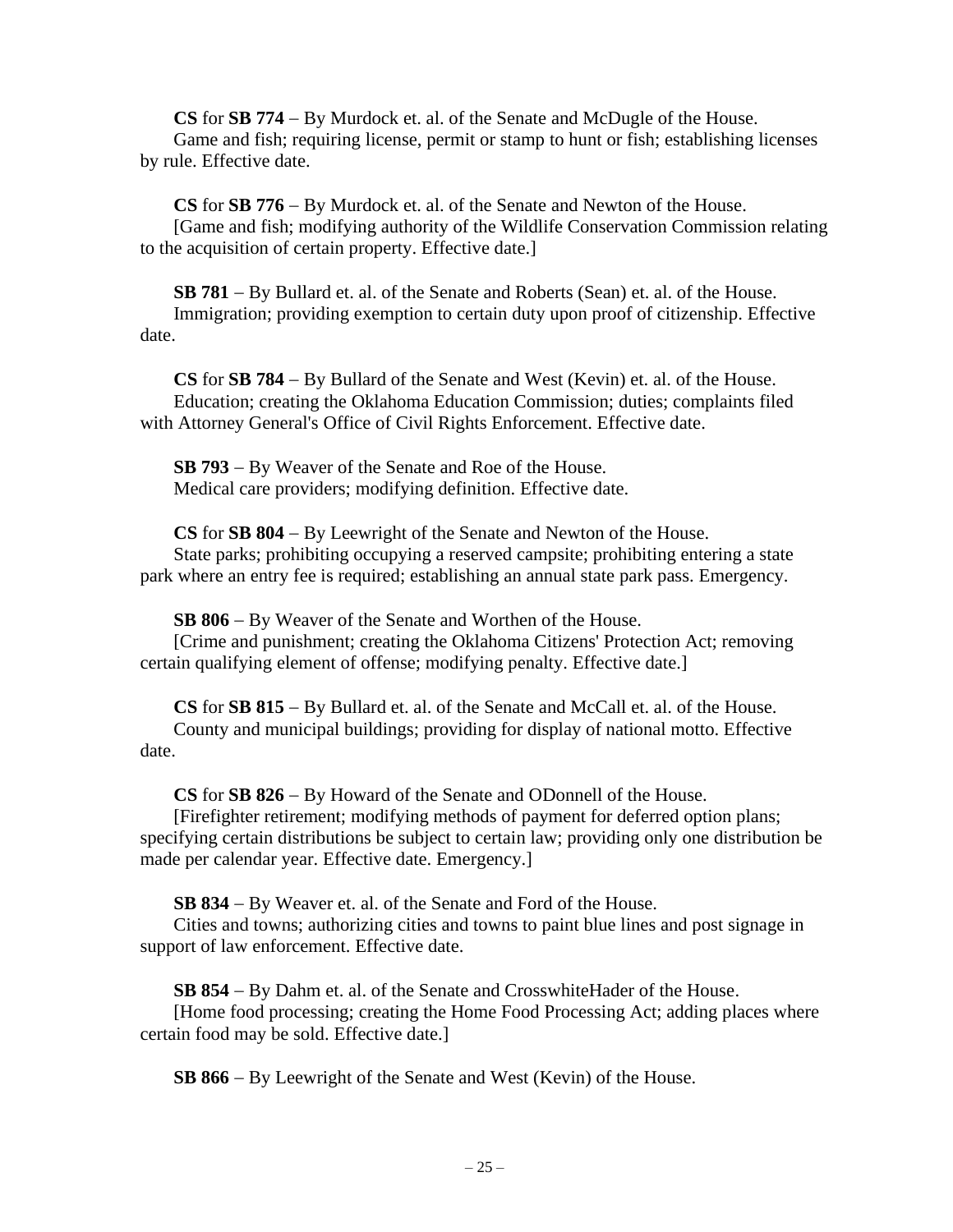Public buildings and public works; authorizing architects and engineers to issue solicitations under certain circumstances; providing exception on projects undertaken by the Oklahoma Tourism and Recreation Department. Emergency.

**CS** for **SB 888** − By Standridge of the Senate and Marti of the House.

Controlled dangerous substances; providing for registration and regulation of pain management clinics; prohibiting dispensation of controlled dangers substances at pain management clinics. Effective date.

**CS** for **SB 900** − By Leewright of the Senate and Boatman of the House. [Income tax; credits; equity investments; Department of Commerce. Effective date. Emergency.]

**SB 903** − By Leewright of the Senate and Echols of the House. Oklahoma Tourism Development Act; modifying term of certain agreement; increasing term of agreement for certain businesses on certain date. Effective date.

**SB 940** − By Treat of the Senate and McCall of the House. [Legislative Office of Fiscal Transparency; archiving information. Emergency.]

**SB 941** − By Jett of the Senate and Steagall of the House. Income tax; expanding certain credit for aerospace employees to include space industries. Effective date.

**SB 942** − By Murdock et. al. of the Senate and Pfeiffer of the House. Motor vehicles; modifying requirements for certain driver license. Effective date. Emergency.

**SB 946** − By Daniels et. al. of the Senate and ODonnell of the House. Oklahoma Open Meeting Act; adding Judicial Nominating Commission to definition of public body. Emergency.

**SB 951** − By Daniels of the Senate and Kannady of the House.

Court fines and costs; modifying requirements and procedures for payment of court costs, fees and fines. Effective date.

**SB 956** − By Boren of the Senate and Caldwell (Trey) of the House.

Civil procedure; authorizing use of alternative valuation of certain property. Effective date.

**SB 957** − By Howard of the Senate and Kannady et. al. of the House. Judiciary; modifying procedures for assignment of substitute Justices or Judges. Effective date.

**SB 963** − By Weaver of the Senate and Kannady of the House. Security of Communications Act; modifying definition of judge of competent jurisdiction. Effective date.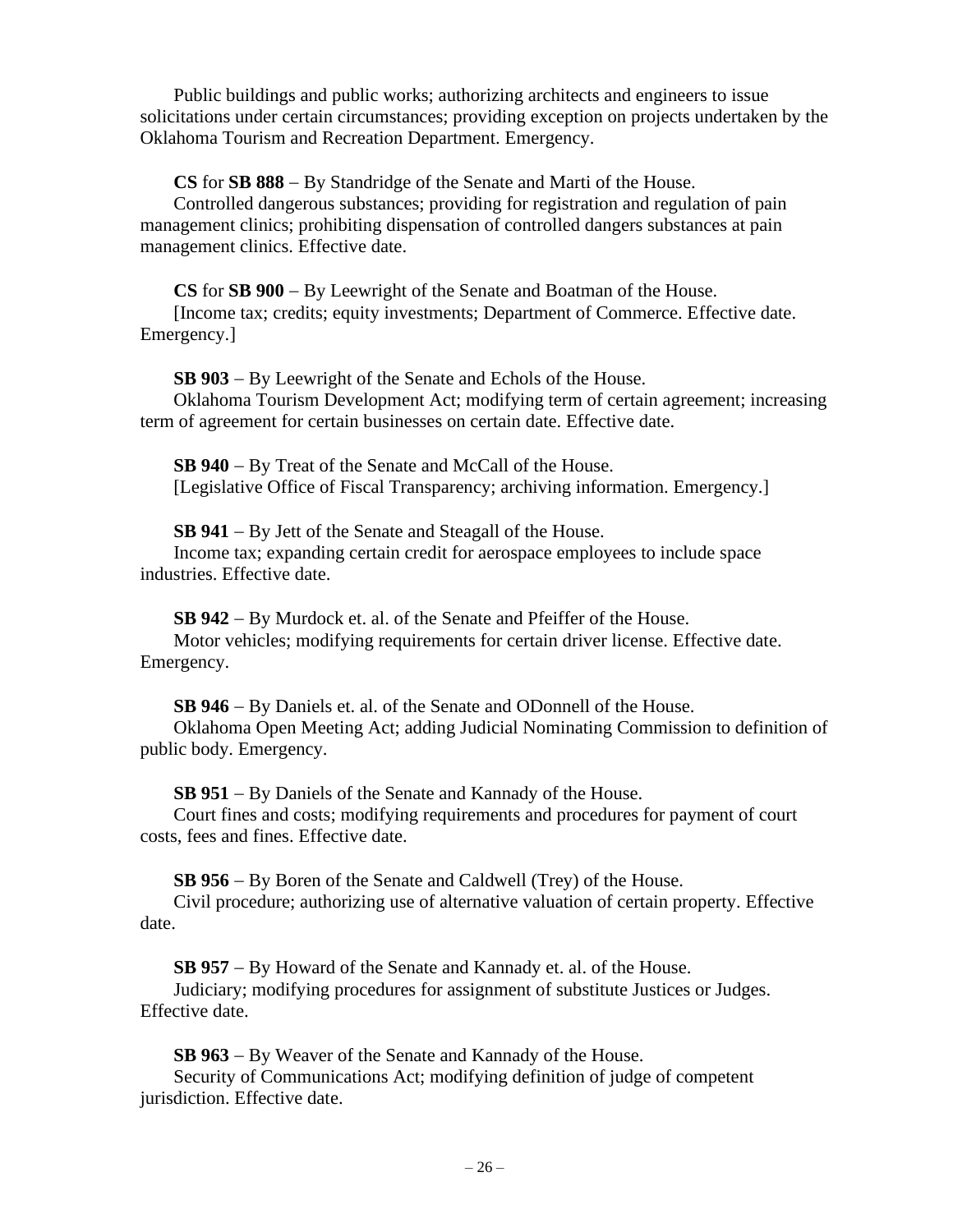**SB 968** − By Haste et. al. of the Senate and Dills of the House.

Oklahoma Open Records Act; prohibiting disclosure of certain audio or video recordings. Effective date.

**SB 970** − By Floyd of the Senate and Townley of the House. Oklahoma Open Records Act; requiring confidentiality of certain information. Effective date.

**SB 1029** − By Treat et. al. of the Senate and McCall of the House. Guardianship; authorizing court to issue certain findings of fact. Effective date.

**SB 1032** − By Treat of the Senate and McCall of the House.

Oklahoma Open Meeting Act; requiring live stream of certain meetings; reinstating certain alternative procedures in emergency circumstances. Emergency.

**SB 1096** − By Bergstrom et. al. of the Senate and Hasenbeck et. al. of the House. Hospitals; allowing presence of certain spiritual or religious leader. Emergency.

**SB 1099** − By Bergstrom of the Senate and Humphrey of the House. Prisons; authorizing certain retention of correctional peace officer status. Effective date.

**SB 1100** − By Bergstrom et. al. of the Senate and Dills of the House. Vital records; limiting biological sex designation on certificate of birth to male or female; prohibiting nonbinary designation. Emergency.

**SB 1112** − By Pemberton et. al. of the Senate and Dills of the House. Student transfers; allowing the child of a support employee to transfer to employing district. Effective date. Emergency.

**SB 1116** − By Daniels et. al. of the Senate and Frix of the House. Commercial motor vehicles; disqualifications from driving privileges for certain convictions or acts. Effective date.

**SB 1118** − By Bergstrom et. al. of the Senate and Gann of the House. Firearms; modifying training course exemption. Effective date.

**SB 1119** − By Garvin of the Senate and Hilbert of the House. Teachers; removing clock-hour limitation for adjunct teachers; including adjunct teacher in certain retirement definition. Effective date. Emergency.

**SB 1134** − By Rosino of the Senate and Lawson of the House. State Medicaid program; repealing certain residency requirement for home and community-based services. Emergency.

**SB 1136** − By Rosino of the Senate and McEntire of the House. Crime and punishment; assault on employee of facility; allowing for certain felony offense. Effective date.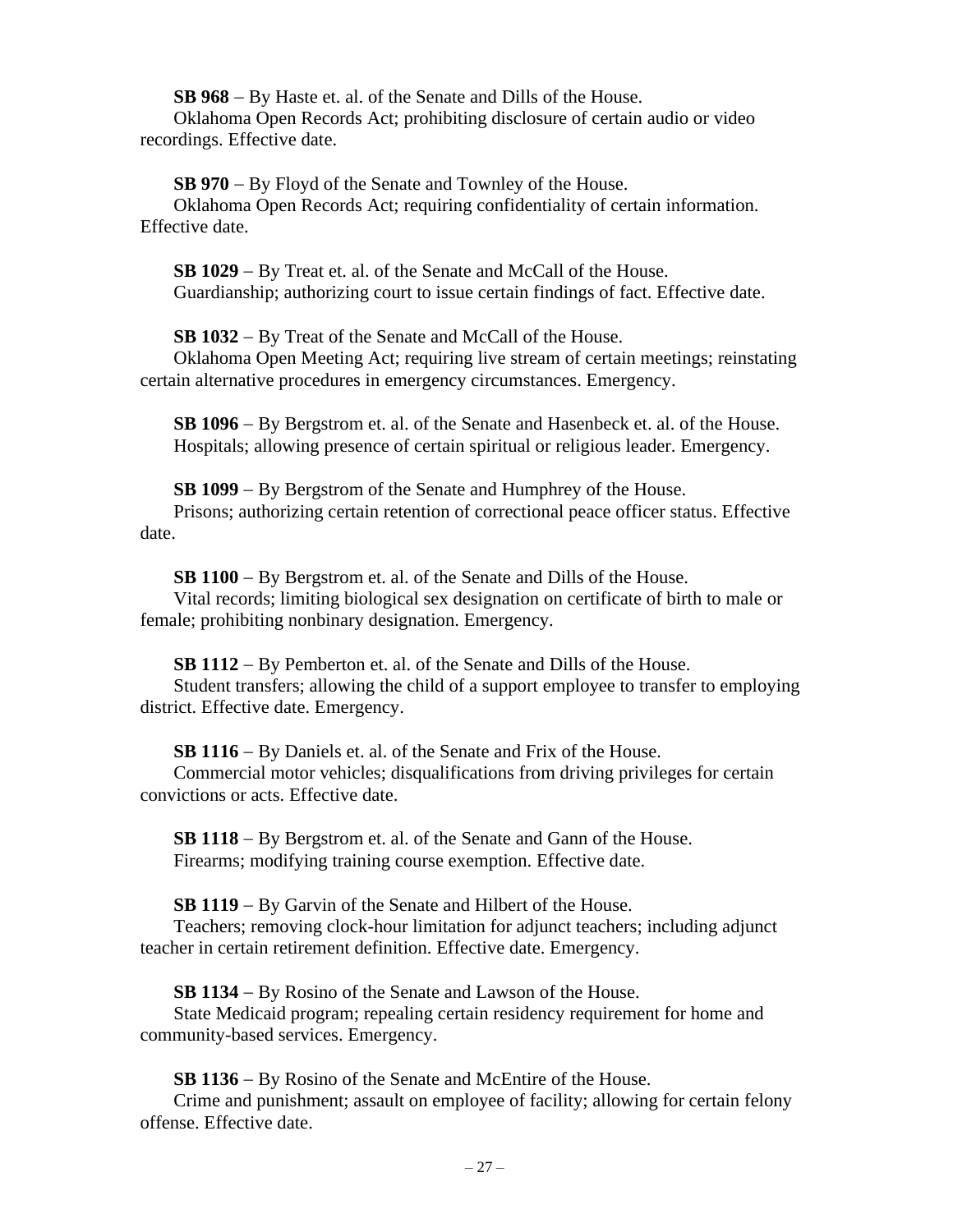**SB 1143** − By Montgomery of the Senate and Wallace of the House. Insurance; raising the maximum percentage of certain investments. Emergency.

**SB 1146** − By Hicks of the Senate and Boatman of the House. State employees; increasing maximum number of full-time-equivalent employees for certain board. Effective date. Emergency.

**SB 1173** − By Weaver of the Senate and Hardin (David) of the House. Sheriffs; modifying location for certain conference. Effective date.

**SB 1177** − By Simpson of the Senate and West (Josh) et. al. of the House. Driver licenses; requiring certain identifications; requiring use of certain technology. Emergency.

**SB 1179** − By Simpson of the Senate and Hardin (Tommy) of the House. Commissions and hospitals; modifying training programs; clarifying certain periods for reimbursements; updating statutory language. Emergency.

**CS** for **SB 1188** − By Taylor et. al. of the Senate and Newton et. al. of the House. State pensions; allowing municipalities under certain population to hire certain retired persons without participating in police pension system. Effective date.

**SB 1190** − By Pugh et. al. of the Senate and McBride et. al. of the House. Career and technology education; allowing the establishment of certain courses in hydrogen energy. Effective date. Emergency.

**CS** for **SB 1212** − By Simpson of the Senate and Kannady of the House. Motor vehicles; allowing certain officials to use state-owned or state-leased vehicles for specified transportation. Effective date.

**SB 1240** − By Quinn of the Senate and Sneed of the House.

Insurance; updating to statutory requirement; updating statutory reference; conforming language. Effective date.

**SB 1241** − By Quinn of the Senate and Sneed of the House.

Insurance; modifying definitions; conforming language; requiring notice by receiving insurer. Emergency.

**SB 1242** − By Quinn of the Senate and Sneed of the House.

Insurance; modifying actions to be taken by captive insurance company; updating statutory language. Effective date.

**SB 1243** − By Quinn of the Senate and Sneed of the House.

Motor vehicles; exempting out of state and tribal titles from certain requirements; permitting use of electronic signature for total loss claim. Effective date.

**SB 1245** − By Quinn et. al. of the Senate and Russ of the House.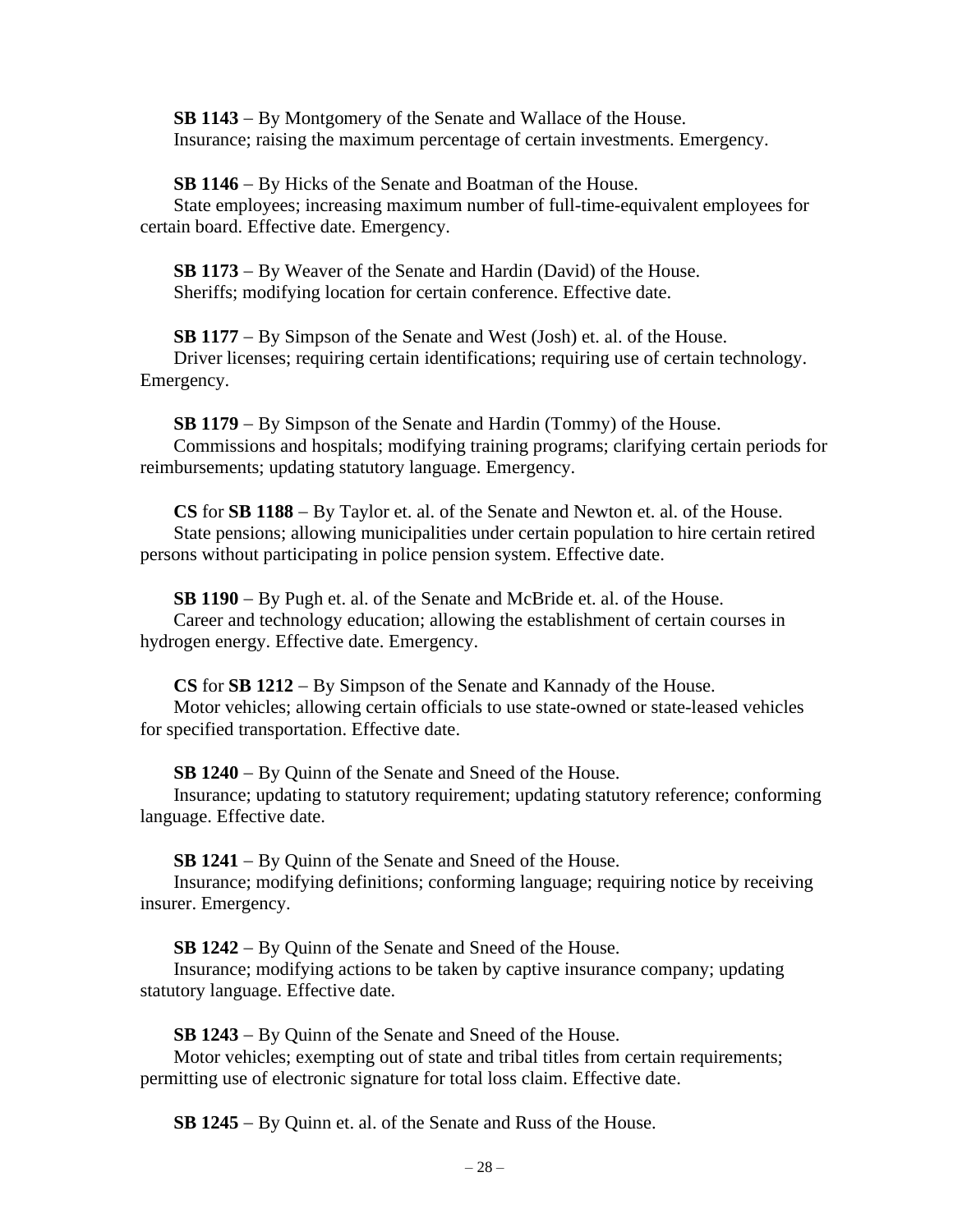Insurance; prohibiting Insurance Commissioner from having financial interest in entity regulated by the Insurance Department. Effective date.

**SB 1248** − By Dugger of the Senate and Talley of the House.

Counties; Allowing board of county commissioners to establish a direct deposit system for county employees. Effective date.

**SB 1253** − By Dugger et. al. of the Senate and Kendrix of the House. Accounting; providing definition for examination. Effective date.

**SB 1269** − By Simpson of the Senate and Hardin (Tommy) of the House. Military Department; allowing Military Department to purchase IT equipment without approval from OMES. Effective date.

**SB 1278** − By Garvin of the Senate and Hill of the House. Oklahoma Center of the Advancement of Science and Technology; repealing advisory committee. Emergency.

**SB 1282** − By Haste of the Senate and Lawson of the House. Oklahoma Juvenile Code; requiring Office of Juvenile Affairs approval of certain screening tool. Effective date.

**SB 1283** − By Daniels of the Senate and Lepak of the House.

State Geographic Information System Council; allowing Governor to appoint members without recommendation; clarifying language. Effective date.

**SB 1284** − By Stanley of the Senate and Baker of the House. Higher education; repealing language creating the dyslexia teacher training pilot program. Effective date.

**SB 1285** − By Stanley of the Senate and Baker of the House.

Education; repealing language regarding the Oklahoma School for the Visual and Performing Arts. Effective date.

**SB 1286** − By Stanley of the Senate and Miller of the House.

Child care; broadening certain exemption from the Child Care Facilities Licensing Act. Emergency.

**SB 1307** − By Coleman of the Senate and Vancuren et. al. of the House.

Students; requiring certain schools to include certain information on student identification cards. Effective date.

**SB 1311** − By Howard of the Senate and Kannady of the House.

Governmental Tort Claims Act; modifying definitions; requiring certain information or documentation to support claim of certain loss. Effective date.

**SB 1322** − By Pugh et. al. of the Senate and Caldwell (Chad) of the House.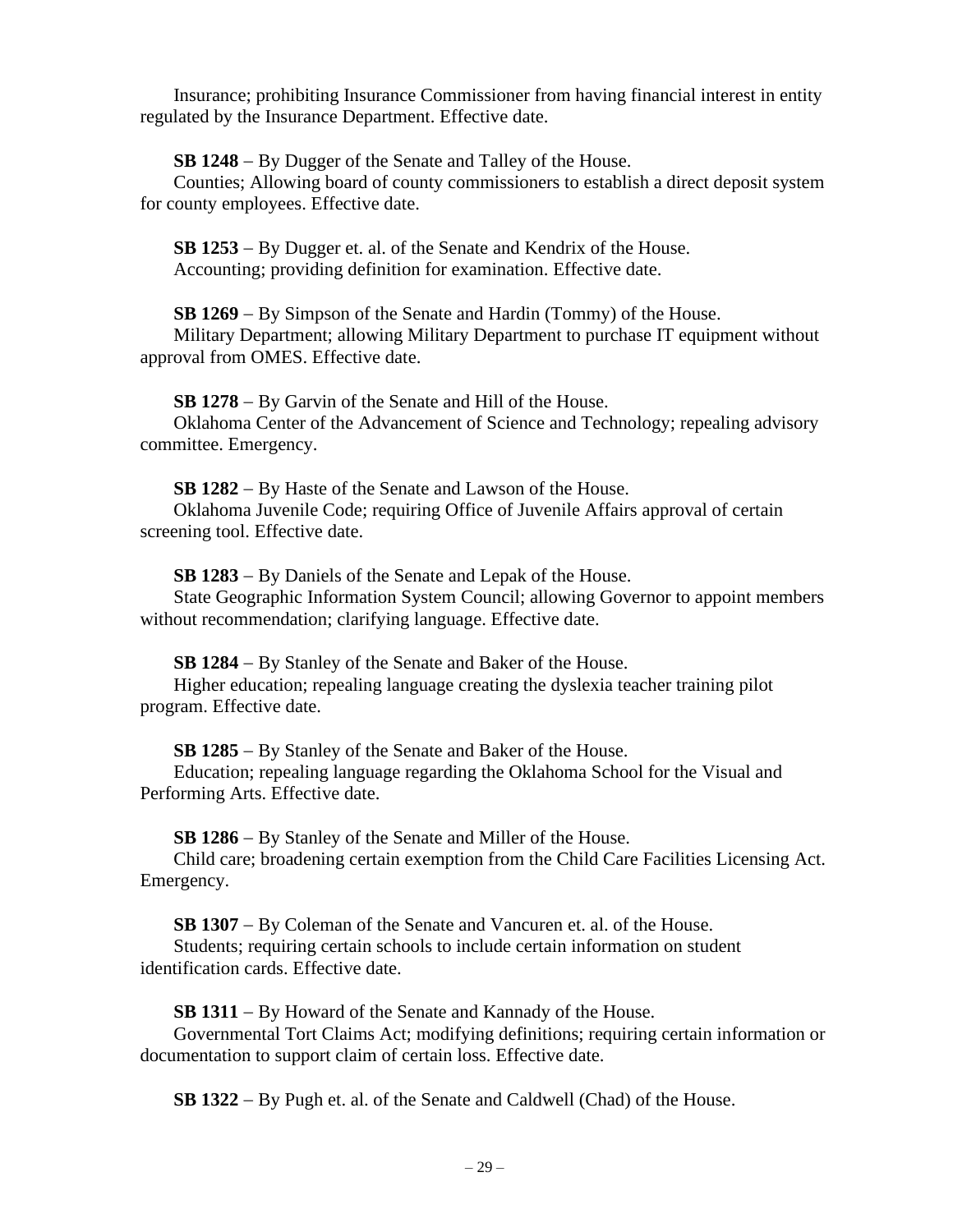Physician assistants; allowing physician assistant to sign death certificate subject to certain condition; modifying references relating to controlled dangerous substances. Effective date.

**CS** for **SB 1324** − By McCortney et. al. of the Senate and McEntire of the House. Pharmacy benefits managers; requiring publication of data; establishing regulations and compliance measures. Effective date.

**SB 1333** − By Simpson of the Senate and Hardin (Tommy) of the House. Cemeteries; transferring union soldier cemetery to Department of Veterans Affairs; designating property as state veterans cemetery. Emergency.

**SB 1340** − By Hall of the Senate and Kannady of the House.

Trusts; modifying the Uniform Testamentary Additions to Trust Act; authorizing devise of property by will to certain trusts. Effective date.

**SB 1343** − By Howard et. al. of the Senate and Moore of the House.

Municipal and county bonds; including certain facilities under definition of qualified economic and community development. Effective date.

**CS** for **SB 1344** − By Garvin of the Senate and Lawson of the House. Court-appointed special advocates; clarifying standards for education and background checks; removing fee requirement. Effective date.

**SB 1345** − By Hall of the Senate and Boatman et. al. of the House. Labor; providing for employer to use certain wage payment options. Effective date.

**SB 1348** − By Hall of the Senate and Mize of the House. County officers; increasing county excise board compensation; updating statutory language. Effective date.

**SB 1357** − By Paxton of the Senate and Martinez of the House. Elections; removing deadlines for certain voter registration for candidates filing for office in certain elections. Effective date. Emergency.

**SB 1358** − By Paxton of the Senate and Martinez of the House. Election administration; modifying term. Emergency.

**SB 1361** − By Hall of the Senate and Moore of the House.

Securities; modifying certain exemptions; requiring certain notice filings; updating statutory references. Effective date.

**SB 1364** − By Rader of the Senate and Hilbert of the House.

Polling places; providing for additional polling places for certain precincts. Effective date. Emergency.

**SB 1370** − By Matthews of the Senate and Lowe (Jason) of the House.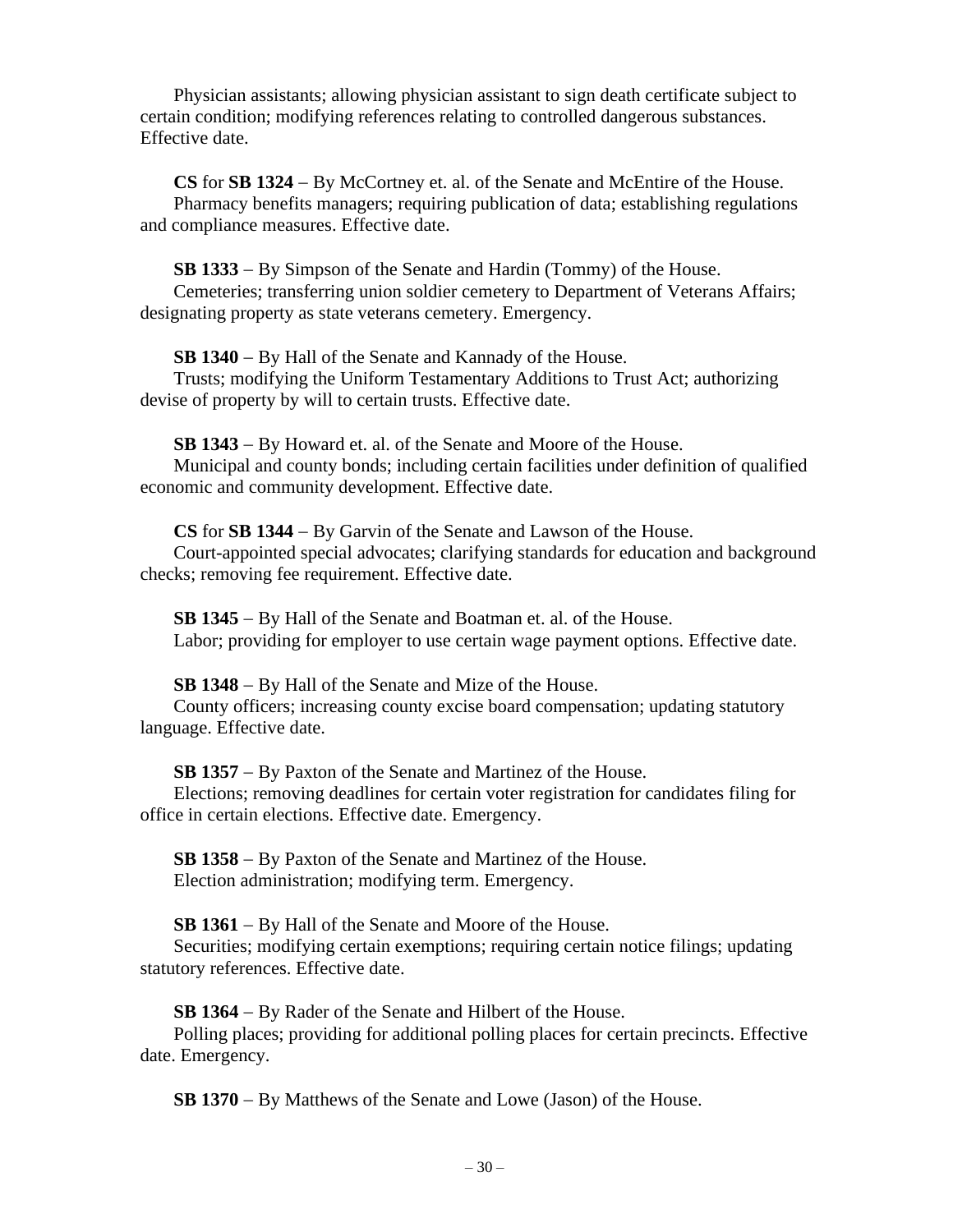Council on Law Enforcement Education and Training; requiring certain training curriculum and requirements. Effective date.

**CS** for **SB 1374** − By Paxton of the Senate and May of the House.

State Fire Marshal; expanding responsibilities of the State Fire Marshal; establishing procedure for appealing fines. Effective date.

**SB 1377** − By Pugh of the Senate and Moore of the House.

Higher education; allowing the Board of Regents of Oklahoma Colleges to issue certain obligations. Effective date. Emergency.

**SB 1398** − By Rosino of the Senate and Hill of the House.

Public health; eliminating Health Care Information Advisory Committee; deleting certain requirements. Effective date.

**SB 1414** − By Paxton of the Senate and Martinez of the House. State Senate districts; removing expired filing requirement. Effective date. Emergency.

**SB 1416** − By David et. al. of the Senate and Miller of the House. Higher education; providing in-state status for current Oklahoma National Guard members. Effective date. Emergency.

**SB 1418** − By David et. al. of the Senate and Miller of the House. Higher education; creating the Oklahoma National Guard Educational Assistance Act; providing for eligibility. Effective date. Emergency.

**SB 1426** − By Daniels of the Senate and Kannady of the House. Child support; modifying certain procedures for modification of child support orders. Effective date.

**SB 1429** − By Haste of the Senate and Sterling of the House.

Alternative teacher certification; providing option of passing certain competency examinations; providing exemption for certain degree. Effective date. Emergency.

**SB 1430** − By Stanley of the Senate and Manger of the House.

Motorized scooters; modifying definition; requiring a minimum age to operate. Effective date.

**SB 1460** − By Howard of the Senate and Moore of the House.

Probate procedure; modifying requirements for proper venue for certain actions; clarifying requirements for joinder of certain proceedings. Effective date.

**SB 1462** − By Garvin of the Senate and Lawson of the House.

Public health; creating Ava's Law; requiring certain persons to provide certain information to pregnant individuals; requiring State Department of Health to compile and publish certain educational resources. Effective date.

**SB 1464** − By Hicks et. al. of the Senate and Strom et. al. of the House.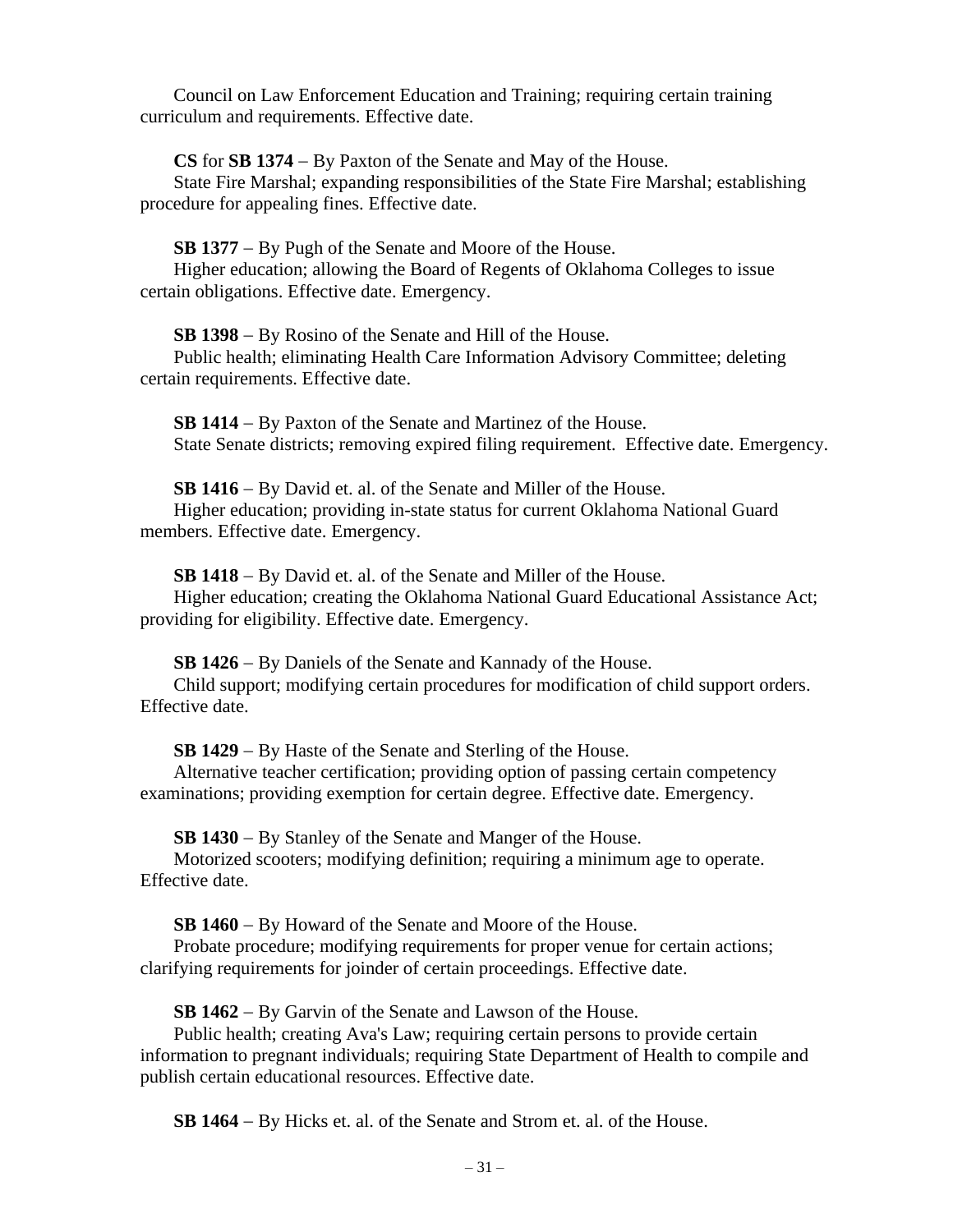Public health; requiring list of disorders on state newborn screening program to match federal Recommended Uniform Screening Panel to extent practicable. Effective date.

**SB 1466** − By Rader et. al. of the Senate and Pae et. al. of the House.

Crimes and punishments; relating to the raising of flags over tax-supported property; adding an exception. Emergency.

**SB 1467** − By David of the Senate and Caldwell (Chad) of the House.

State Medicaid program; requiring Oklahoma Health Care Authority to conduct certain annual review. Effective date.

**SB 1474** − By Rader of the Senate and McCall of the House.

Motor vehicles; providing certain exception to prohibition on transfer of title. Emergency.

**SB 1485** − By Paxton of the Senate and Osburn of the House.

Certificates of title; providing exception for certain industry from inspection requirement. Effective date.

**SB 1503** − By Daniels et. al. of the Senate and Russ of the House.

Abortion; creating the Oklahoma Heartbeat Act; prohibiting performance of abortion except under certain conditions; providing for and prohibiting certain enforcement. Emergency.

**SB 1512** − By Pugh of the Senate and Baker of the House.

Higher education; stating legislative intent for institutions regarding scores required on certain examination to grant credit. Effective date. Emergency.

**CS** for **SB 1522** − By Bullard of the Senate and Humphrey of the House.

Crimes and punishments; penalties for cockfighting; scope of definition; reducing penalties for certain unlawful acts. Effective date.

**SB 1526** − By Floyd of the Senate and Osburn of the House.

Securities; modifying provisions of the Oklahoma Subdivided Land Sales Code. Effective date.

**SB 1536** − By Weaver of the Senate and Ford of the House.

Criminal Justice Reclassification Coordination Council; repealing Council. Effective date.

**SB 1542** − By Rosino of the Senate and Roberts (Dustin) of the House. Physician assistants; providing certain construction; requiring certain license or credential; subjecting certain physician assistants to Physician Assistant Act. Effective date.

**SB 1546** − By McCortney et. al. of the Senate and McCall of the House. Red River Boundary Commission; modifying certain dates. Effective date.

**SB 1548** − By Thompson of the Senate and Hilbert of the House.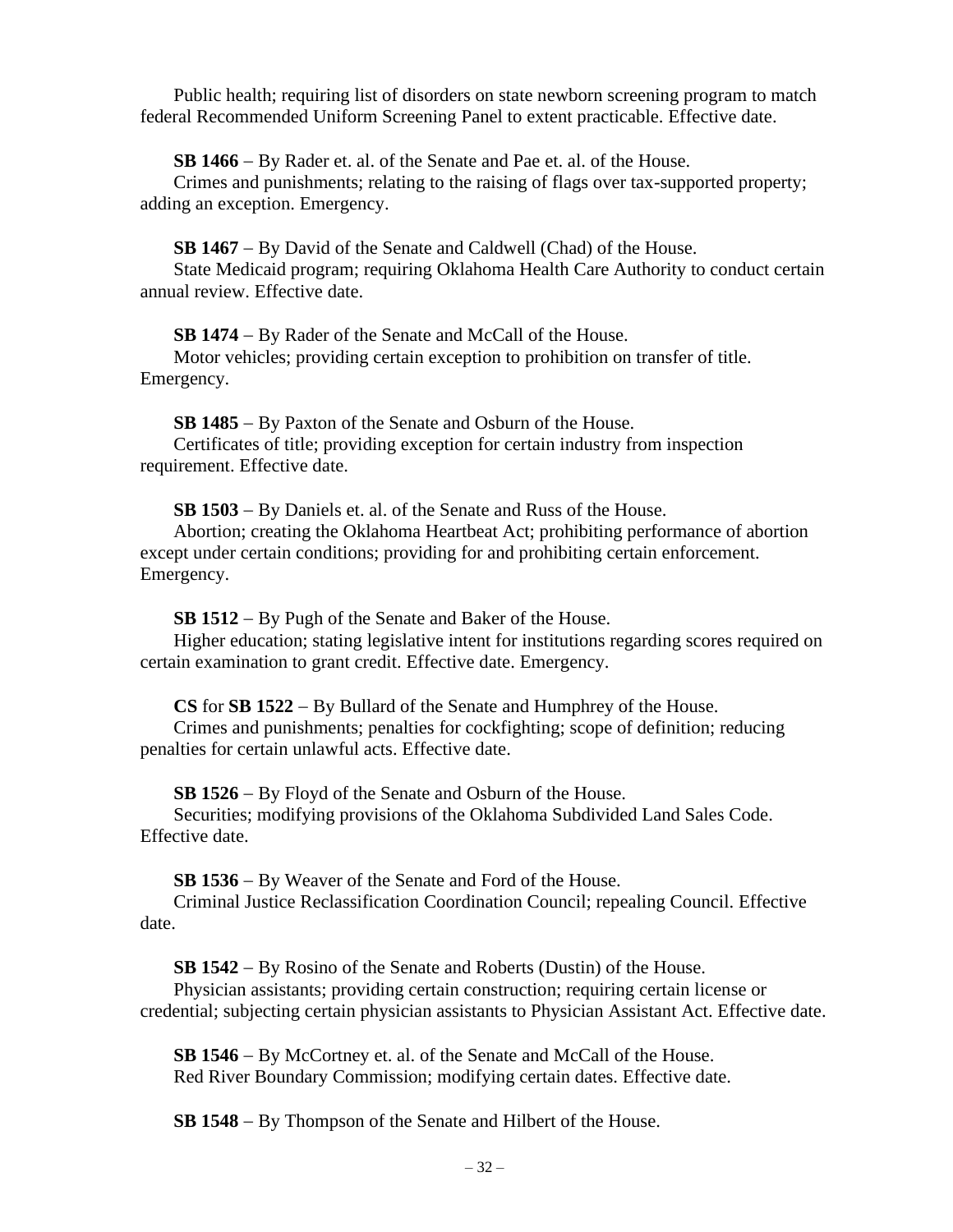[Oklahoma Drug Court Act; modifying requirements for administration of drug court programs. Effective date.]

**SB 1569** − By Weaver of the Senate and Boatman of the House.

Child protection; establishing the Address Confidentiality for Child Survivors and their Families Act. Effective date.

**SB 1578** − By Paxton of the Senate and Martinez of the House.

County commissioners; omitting certain candidacy requirements. Effective date. Emergency.

**SB 1587** − By Simpson et. al. of the Senate and Hardin (Tommy) et. al. of the House. Veterans; creating K-I-A Reinterment Fund. Effective date. Emergency.

**SB 1589** − By Weaver of the Senate and Stinson of the House. [Law Enforcement Retirement System; modifying requirements for certification of interest rate and determining contributions. Effective date.]

**SB 1598** − By Simpson of the Senate and Townley of the House.

[Veterans centers; modifying legal description of property; prohibiting certain admission. Effective date.]

**SB 1601** − By Rader of the Senate and Bush of the House.

County pensions; authorizing one-time lump sum contribution; modifying contribution amounts for certain employees. Effective date. Emergency.

**SB 1618** − By Pugh of the Senate and Baker of the House.

State Department of Education; directing the Department to develop a website for district employment vacancies.

**SB 1620** − By Pugh of the Senate and Hilbert of the House.

School transportation; removing language restricting transportation within certain boundaries. Effective date. Emergency.

**SB 1627** − By Pugh of the Senate and Echols of the House.

[Higher education; creating the Workforce Development Revolving Fund; providing for award of funds. Effective date. Emergency.]

**SB 1667** − By Kidd of the Senate and Worthen of the House.

Ad valorem tax code; providing exception to requirement for notification of increase of property valuation. Effective date.

**CS** for **SB 1671** − By Pugh of the Senate and Bush of the House.

School curriculum; directing development of curricula and materials related to Holocaust education. Effective date. Emergency.

**SB 1687** − By Leewright of the Senate and McEntire of the House.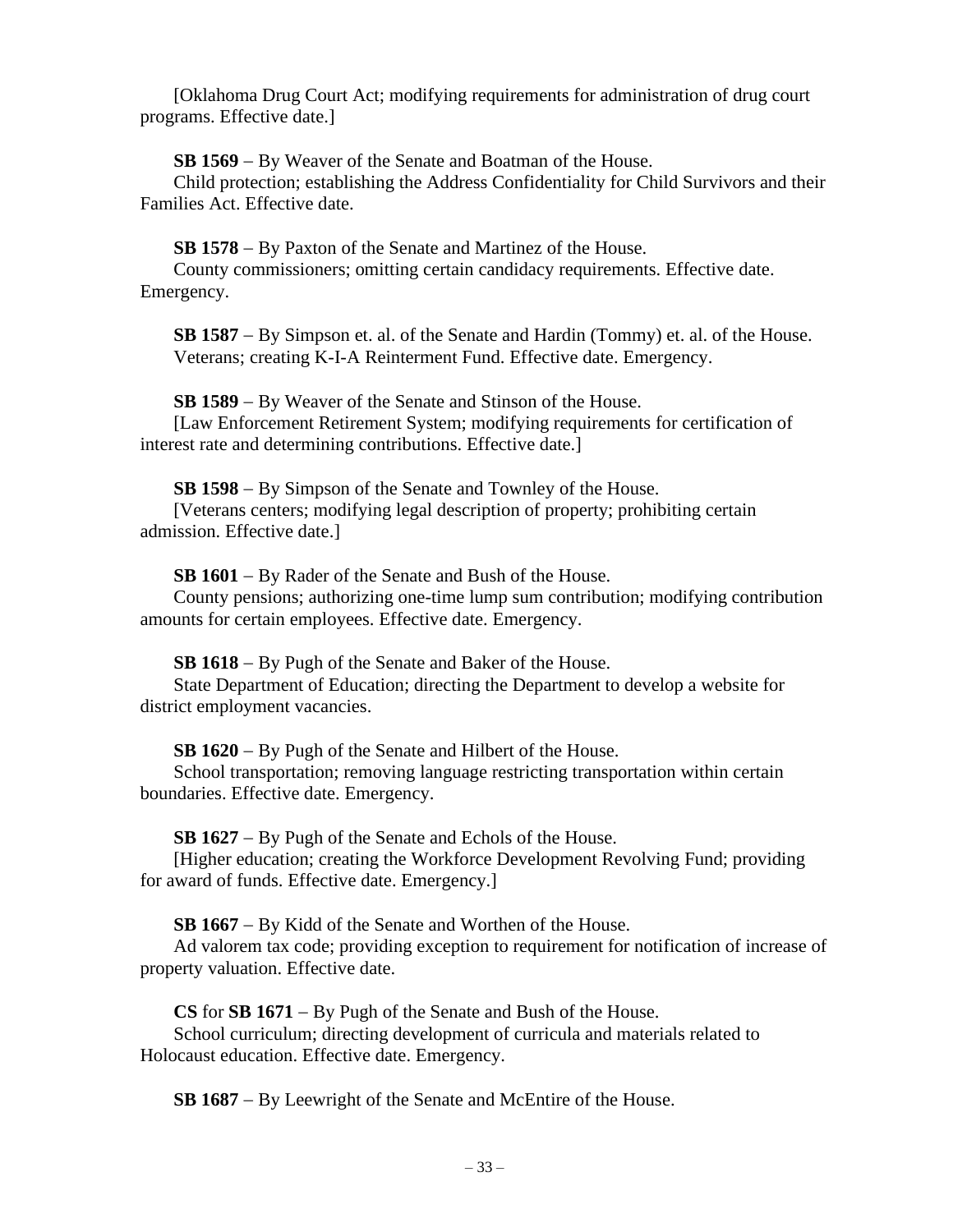Loan charges; designating dollar amounts; modifying amount thresholds. Effective date.

**SB 1695** − By Murdock et. al. of the Senate and Newton of the House.

Rules of the Ethics Commission; adding certain persons subject to financial disclosure. Effective date.

**SB 1711** − By Howard et. al. of the Senate and McCall of the House. [Attorney General; requiring monitoring and evaluation of certain actions. Effective date. Emergency.]

**SB 1733** − By Treat et. al. of the Senate and McCall et. al. of the House. Oklahoma Open Records Act; modifying definitions. Effective date.

**SB 1742** − By Murdock of the Senate and Newton et. al. of the House. Court of Criminal Appeals; authorizing appeal for denial of certain pretrial motion. Effective date.

**SB 1743** − By Leewright of the Senate and Bashore of the House. Financial protection products; prohibiting certain requirement; providing procedures for borrowers. Effective date.

**SB 1760** − By Dugger of the Senate and Kendrix of the House. Oklahoma Accountancy Act; removing references to licensed public accountants. Effective date.

**SB 1782** − By Rader et. al. of the Senate and Talley of the House. Oklahoma Quality Jobs Program; modifying wage requirements and effective date for certain applicants. Effective date.

**SB 1802** − By Howard of the Senate and Kannady of the House.

Multiple versions of statutes; amending, merging, consolidating and repealing multiple versions of statutes. Emergency.

**SB 1814** − By Stanley of the Senate and Hardin (Tommy) et. al. of the House. Soldiers and sailors; Oklahoma Veterans Centers; specifying establishment of sites; transfer of operations. Emergency.

**SB 1830** − By Pugh of the Senate and McCall et. al. of the House.

Oklahoma Advanced Mobility Pilot Program; modifying included technologies; modifying allowable grants. Effective date.

**CS** for **SB 1839** − By Leewright et. al. of the Senate and Hilbert of the House. Security guards and private investigators; authorizing security guards to carry long guns and handguns during the performance of their duties. Effective date.

**SB 1860** − By McCortney et. al. of the Senate and McEntire et. al. of the House.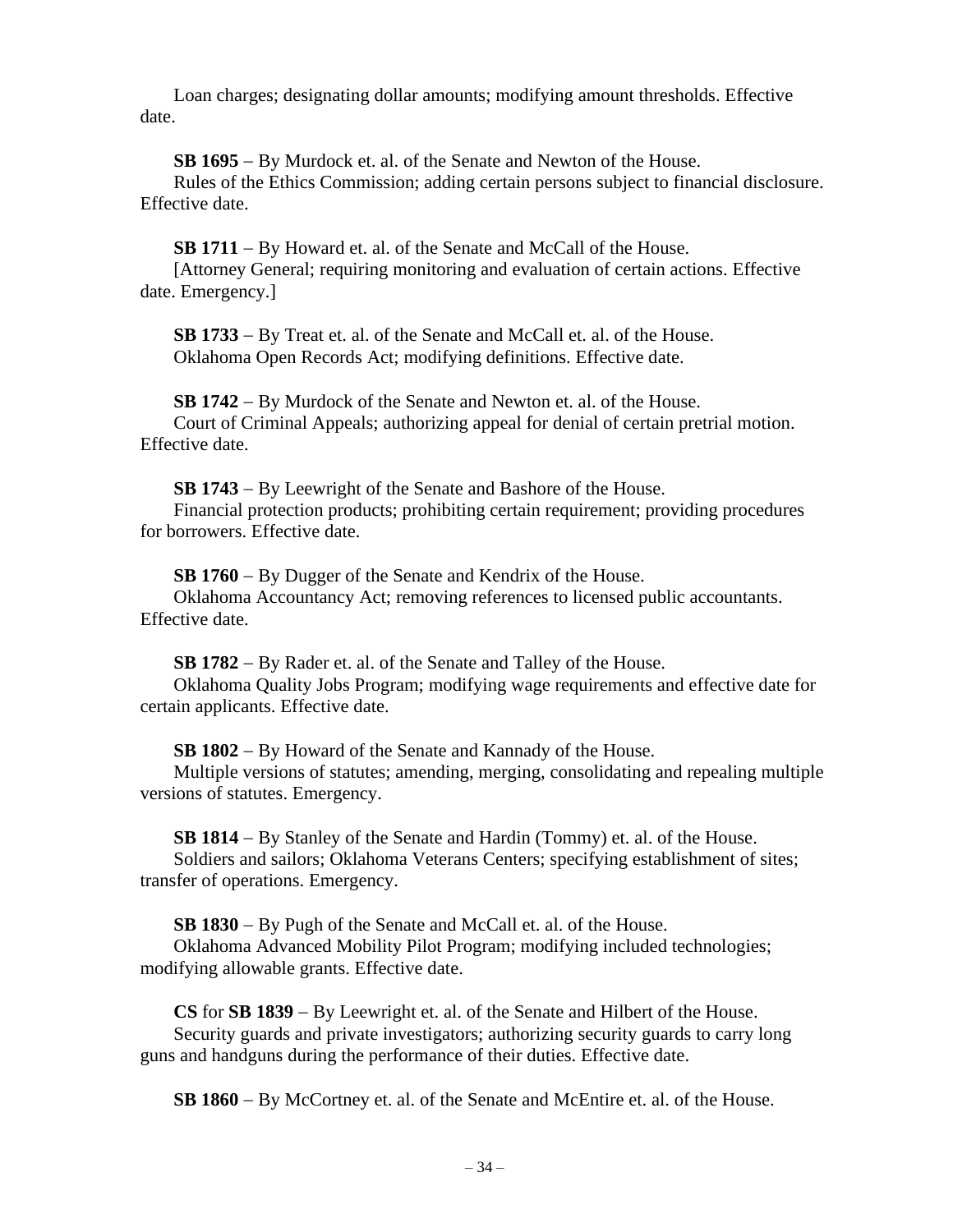Patient's Right to Pharmacy Choice Act; expanding retail pharmacy network access standards; prohibiting pharmacy benefits managers from requiring patient use affiliated pharmacy; expanding pharmacy network participation. Effective date.

## **CONFERENCE REQUESTED**

**SB 14** − By Bergstrom of the Senate and Humphrey of the House.

Prisons; authorizing certain correctional peace officer status; payroll system. Effective date.

## **CONFERENCE COMMITTEE REPORTS SUBMITTED**

**CCR** for **HB 2779** − By Pfeiffer of the House and Leewright of the Senate. Rural electric cooperative easements; defining terms; providing for use of certain easements for broadband service; effective date.

**CCR** for **SB 737** − By McCortney et. al. of the Senate and McEntire et. al. of the House.

Health insurance; modifying duties and prohibited acts of pharmacy benefit managers; authorizing Insurance Commissioner to take action on certain licenses. Emergency.

#### **VETOED BILLS**

**HB 1090** − By Kendrix et. al. of the House and Howard of the Senate.

State government; State Auditor and Inspector; audits; examinations; effective date; emergency.

**HB 1598** − By Provenzano et. al. of the House and Quinn et. al. of the Senate.

Students; vision screening; authorizing the State Department of Education to approve vision screeners to conduct certain screenings; effective date; emergency.

**HB 1849** − By Fugate of the House and Brooks of the Senate.

Revenue and taxation; sales tax exemption; school support organizations; effective date.

**HB 2088** − By McCall of the House and Thompson of the Senate.

State government; creating the State Government Transparency in Billing Act; exempting Legislature and Judiciary from fees and costs for services rendered by state agencies; defining term; effective date.

**HB 2090** − By McCall of the House and Leewright of the Senate.

Telecommunications; Rural Broadband Expansion Council; membership; incentive awards; emergency.

**HB 2313** − By Lawson et. al. of the House and Haste of the Senate.